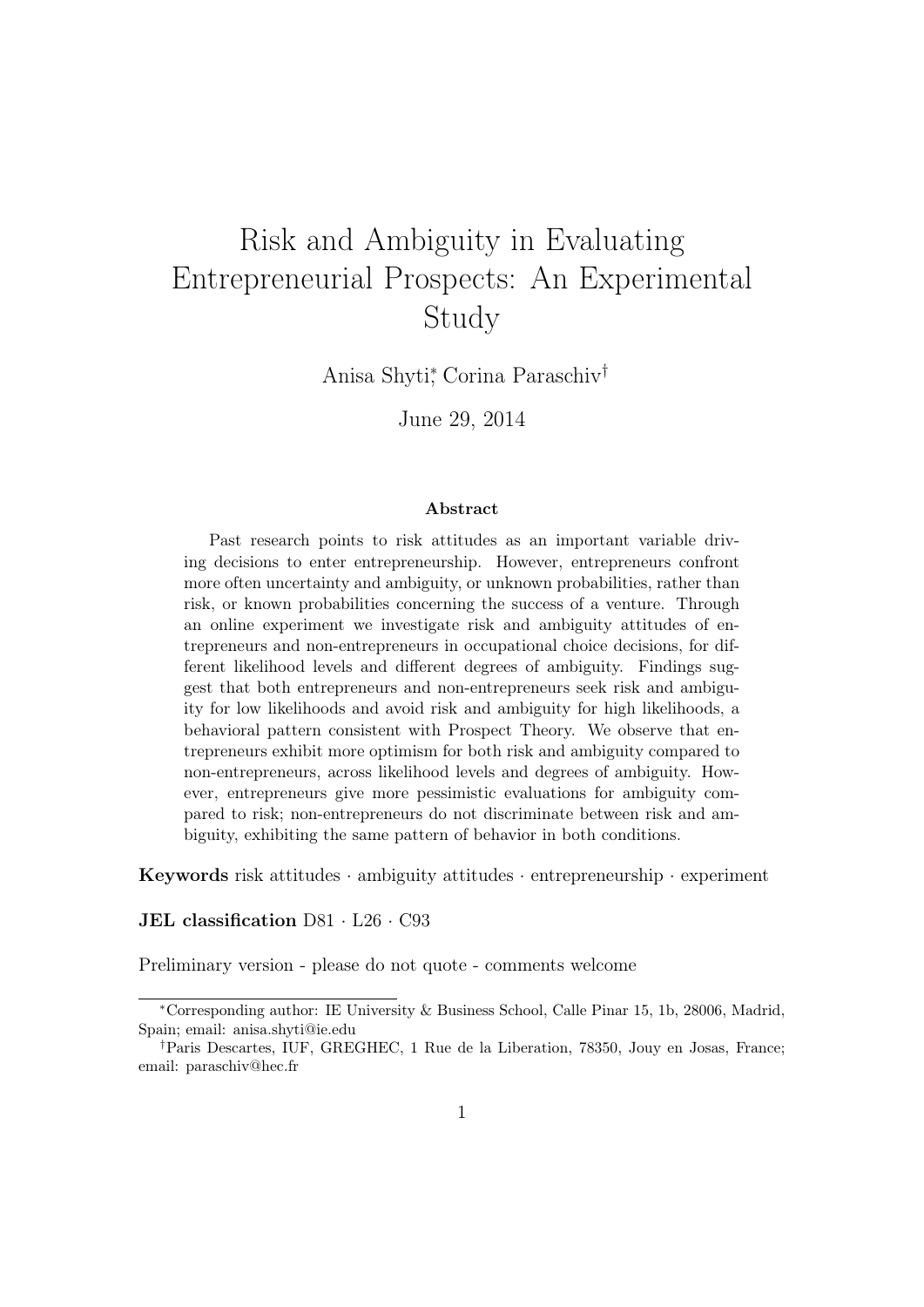# 1 Introduction

"To be your own man is a hard business. ... But no price is too high to pay for the privilege of owning yourself."

– Friedrich Nietzsche

Many economically active members of a society confront, at some point in time, the choice among employment positions or starting their own business. Why some individuals prefer the uncertainty of the latter option, despite significantly lower future earnings (Hamilton, 2000), is still a matter of controversy. Attitudes towards risk and, more recently, attitudes towards ambiguity have been advanced as possible explanations for entering entrepreneurship. This study investigates risk and ambiguity attitudes of entrepreneurs and non-entrepreneurs facing occupational choice decisions. To that end, we build on the Knightian distinction between risk (known probabilities) and uncertainty (unknown probabilities) (Knight, 1921). We conceptualize ambiguity as an intermediate situation between risk and uncertainty (Wakker, 2010), and we operationalize it through probability intervals (Curley and Yates, 1985).

Past research considers individual risk preferences as an important determinant of entry to entrepreneurship and other entrepreneurial decisions. Entrepreneurs are mainly associated with risk tolerance or lower levels of risk aversion (Kihlstrom and Laffont, 1979; Wu and Knott, 2006). Nevertheless, whether entrepreneurs are ultimately risk lovers or risk averse remains still unresolved (Elston et al., 2005; Elston and Audretsch, 2011; Parker, 2009). Furthermore, entrepreneurship scholars recognize uncertainty as a more realistic and comprehensive construct compared to risk (McMullen and Shepherd, 2006; York and Venkataraman, 2010), yet its effects on entrepreneurial behavior are so far under-investigated. Recently, entrepreneurial scholars have studied empirically ambiguity attitudes of entrepreneurs (Shyti, 2013). Hardenbol (2012) estimates risk and ambiguity atti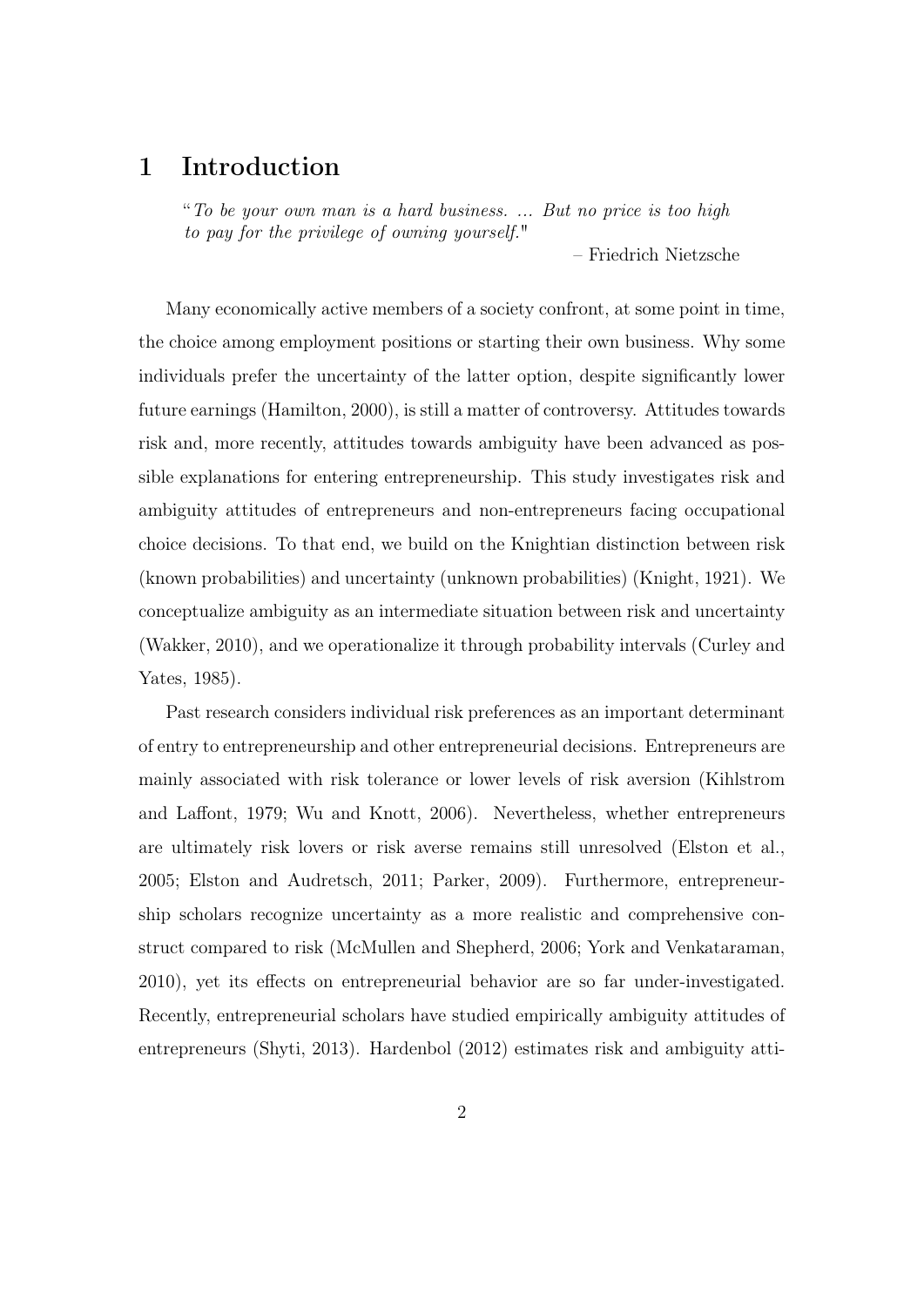tudes using small-stake lotteries, and finds no difference between students, managers, and entrepreneurs in his setting. In another study, Bengtsson et al. (2012) determine risk preferences using fixed and variable salary choices and ambiguity preferences through a choice between a bet with known probabilities and a bet with unknown probabilities, and they observe less risk and ambiguity aversion for entrepreneurs compared to non-entrepreneurs. Holm et al. (2010) report that entrepreneurs are more willing to accept forms of strategic uncertainty, related to trust and competition, while their attitudes towards non-strategic uncertainty (risk/ambiguity) did not differ compared to lay population.

The aim of our study is to investigate attitudes towards risk and ambiguity in evaluating a new venture. Compared to previous experimental research, our study makes three important contributions. First, we investigate both risk and ambiguity attitudes of entrepreneurs and non-entrepreneurs in the same decision framework, which allows to use risk as a benchmark when studying ambiguity. Second, we cover the entire probability range (from low probabilities to high probabilities), and use different degrees of ambiguity (from low ambiguity to uncertainty) that allows for a more complete study of ambiguity attitudes. Third, consistent with the finding that ambiguity attitudes are context dependent, we use a decision task directly related to individuals' occupational choices, involving high stakes (up to \$500.000), and not a gambling choice-task with relatively small amounts of money.

The main results are as follows. We show that for both entrepreneurs and non-entrepreneurs, risk and ambiguity attitudes are not linear in probabilities: individuals tend to be risk and ambiguity seeking for unlikely outcomes, and risk and ambiguity averse for likely outcomes. This distortion violates Expected Utility Theory predictions, but it is consistent with an inverted s-shape probability weighting function under Prospect Theory. Our findings show that for both risk and ambiguity, entrepreneurs exhibit more optimism compared to non-entrepreneurs.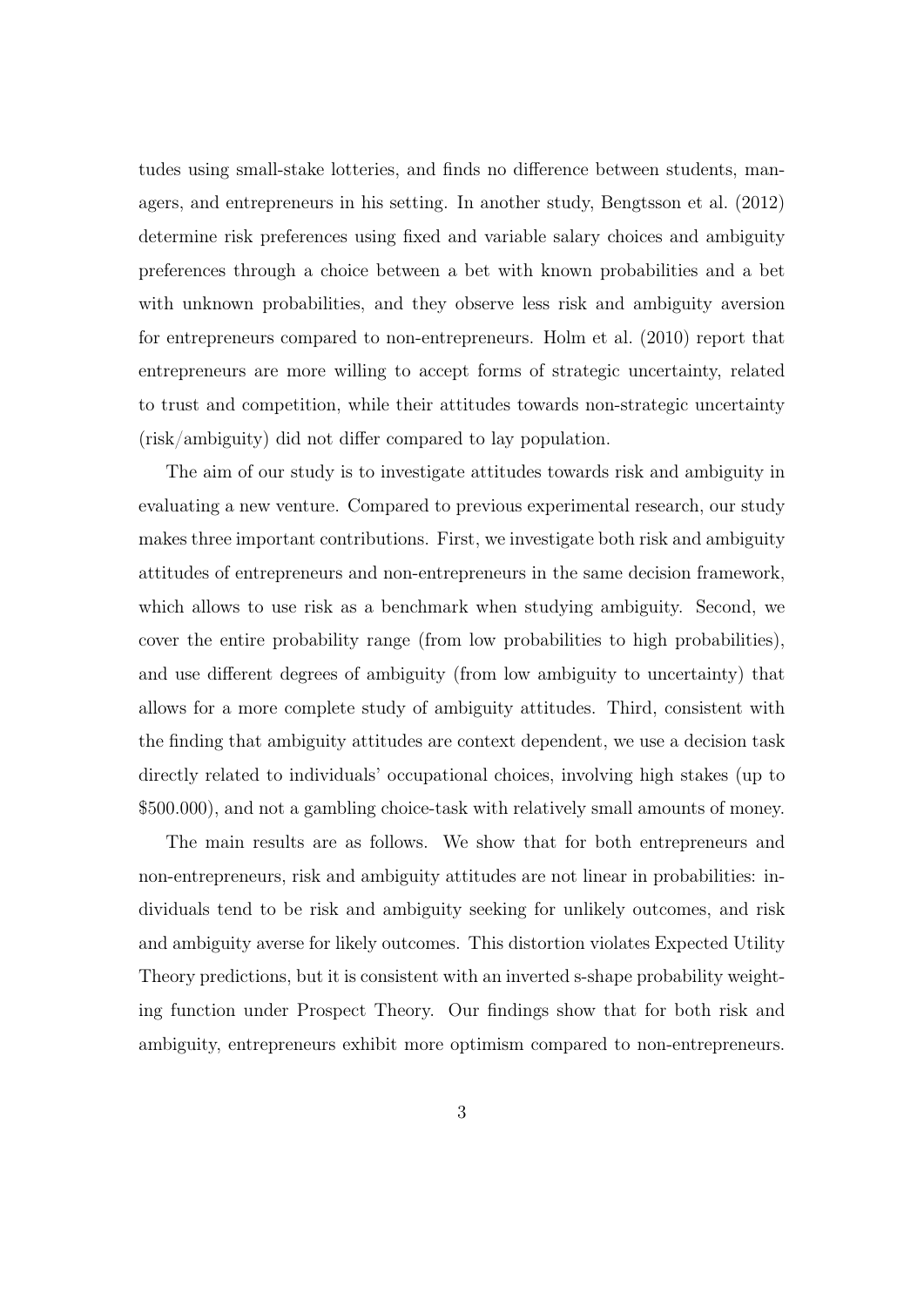Moreover, our results suggest that while non-entrepreneurs have similar attitudes towards risk and towards ambiguity in occupational choice decisions, entrepreneurs discriminate between the two conditions, and exhibit more pessimism when facing ambiguity. Findings of our study at the individual level are consistent with results reported in the ambiguity literature based on financial decisions involving monetary lotteries.

The rest of the paper is organized as follows. Section 2 reviews the related literature. Section 3 details the theoretical framework of the decision model. The experimental design and the results are presented in Sections 4 and 5. Section 6 concludes.

# 2 Background and Related Literature

Although uncertainty constitutes the quintessential condition for entrepreneurship to exist and flourish, most studies treat uncertainty qualitatively and produce theorizing that is insightful, but not immediately useful to understand behavior. Instead, past literature has focused on risk and risk attitudes of entrepreneurs as an important factor in entrepreneurial decisions (Elston et al., 2005; Elston and Audretsch, 2011; Parker, 2009). Yet, for a multitude of reasons, and the heterogeneity of methodologies employed across studies, it remains unsettled whether entrepreneurs are risk lovers or risk averse. Similarly, past efforts aimed at assessing how entrepreneurs perceive ambiguity, relying on psychometric scales (Schere, 1982; Dollinger, 1983; Teoh and Foo, 1997), such as ambiguity intolerance (Frenkel-Brunswik, 1949; Budner, 1962), have provided inconclusive results.

In this paper, we follow Frank Knight's proposition that entrepreneurs are rewarded for bearing uncertainty rather than risk. Knight (1921) made a clear distinction between risk, situations with known probabilities, and uncertainty, sit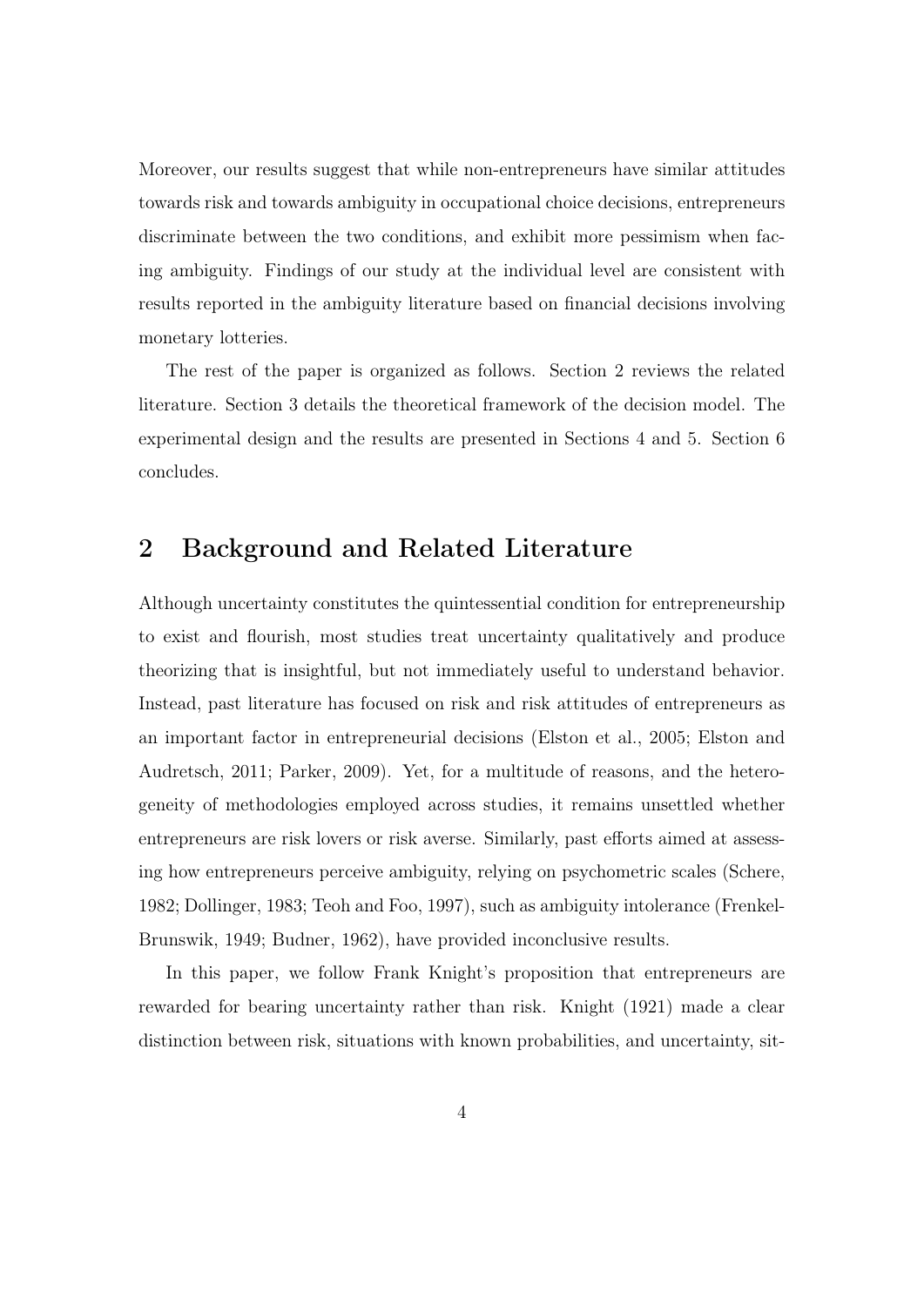uations with unknown probabilities. In fact, self-selecting into entrepreneurship evokes a setting of decision making under uncertainty, as entrepreneurs are betting on the (unknown) odds that their new venture will be successful. In this regard, Ellsberg (1961) predicts ambiguity aversion, observed when individuals prefer known probabilities to unknown probabilities. This is also known as Ellsberg's Paradox, a pattern of behavior inconsistent with Expected Utility Theory<sup>1</sup>. Is it thus plausible that entering entrepreneurship represents a reversal of Ellsberg's Paradox, meaning that entrepreneurs prefer unknown probabilities? What do we know about ambiguity attitudes of entrepreneurs when evaluating new venture options? Do entrepreneurs accommodate ambiguity in their decision/deliberation processes?

Modern decision theories have developed tools to analyze behavioral responses to risk and uncertainty. Among these, Prospect Theory (Kahneman and Tversky, 1979; Wakker, 2010) shows that decision makers are risk seeking for unlikely outcomes, and risk averse for likely outcomes, a distortion known as the inverted s-shape probability weighting function. Under the same framework, Abdellaoui et al. (2011) show that individual attitudes towards risk are distinct from attitudes towards uncertainty (for a review, see Camerer and Weber (1992)).

The key learnings that emerge from this literature are: (1) risk and ambiguity attitudes are distinct; (2) risk and ambiguity attitudes are rich, and not invariant traits, but rather domain-specific and likelihood-dependent; (3) in order to assess behavioral responses to risk and ambiguity it is not sufficient to use only one question, but several questions scanning the probability interval; (4) risk and ambiguity attitudes are not consistent with expected utility maximization.

Recently, only a few empirical papers have addressed ambiguity attitudes of

<sup>&</sup>lt;sup>1</sup>Ellsberg (1961) suggested a thought experiment concerning two urns, each containing 100 balls. Urn I contains 50 red balls and 50 black balls. Urn II contains 100 balls, each of which could be read or black. If the decision maker correctly guesses the color of a ball drawn from the urn of his choice,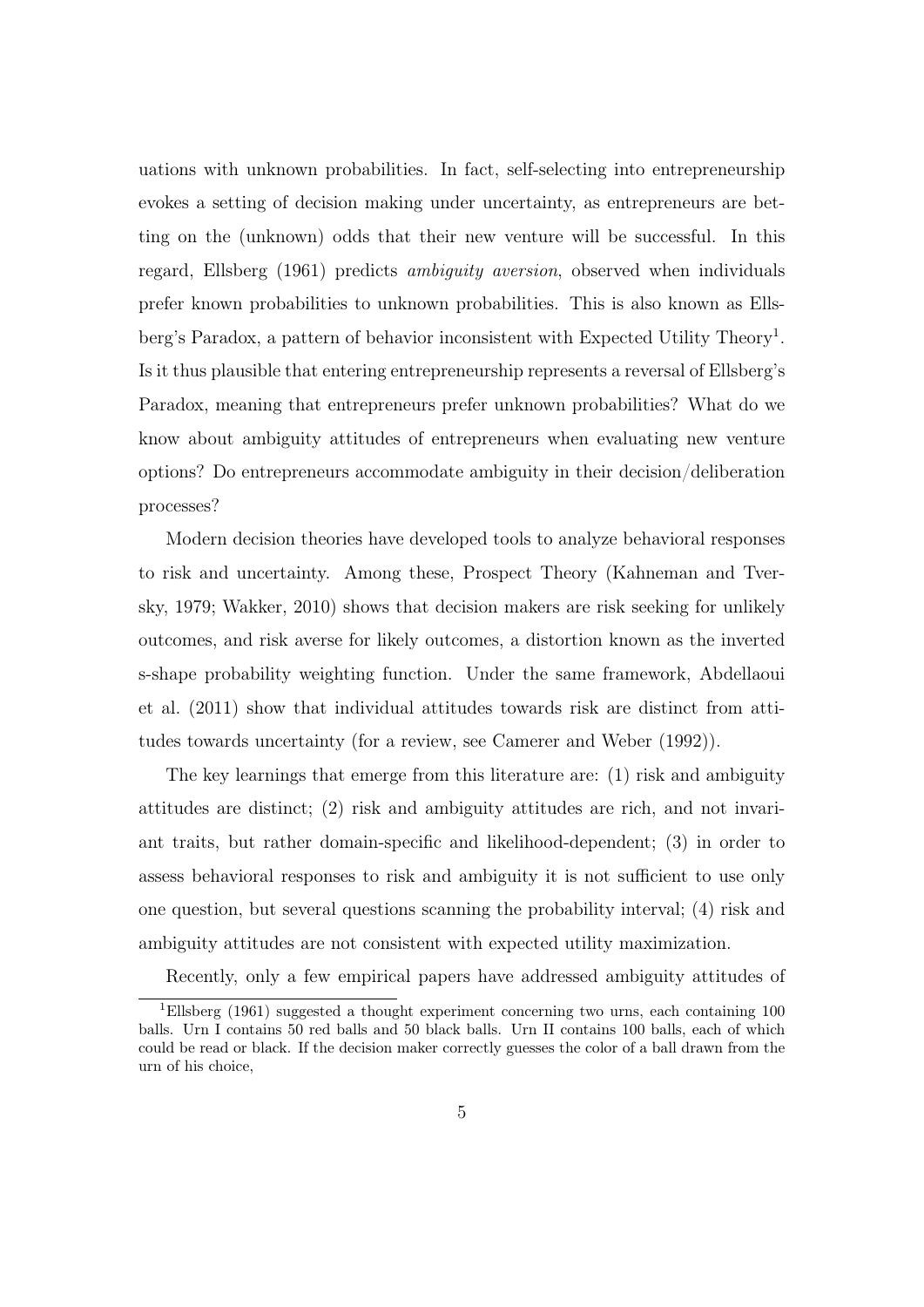entrepreneurs, primarily tapping into the existent literature on decision making. Hardenbol (2012) estimates risk and ambiguity attitudes using binary choices between lottery options, with gains up to \$40, and finds no difference between students, managers, and entrepreneurs.

Bengtsson et al. (2012) investigate risk and ambiguity for entrepreneurs and non-entrepreneurs. Risk attitudes are inferred through individuals' choices between a fixed and a variable salary with probability 0.50. Ambiguity attitudes are determined through a single question, based on three-color Ellsberg's example (Ellsberg, 1961), where respondents have to choose between a risky lottery and an ambiguous lottery. Bengtsson et al. (2012) findings are consistent with less risk and ambiguity aversion for entrepreneurs compared to non-entrepreneurs.

Holm et al. (2010) compare 700 entrepreneurs and 200 non-entrepreneurs based in China. They study risk and ambiguity attitudes using several binary choices between monetary lotteries. In order to determine ambiguity attitudes, they use two decisions tasks, one with unknown probabilities, and the other one with probabilities between .25 and .75, which natural center of both is 0.50. They observe that entrepreneurs were accepting more situations of uncertainty involving competition and trust compared to non-entrepreneurs. However, entrepreneurs risk and ambiguity attitudes did not differ compared to the control group.

These studies advance the debate on entrepreneurial attitudes towards ambiguity, but they fail on at least one of the points mentioned above. Bengtsson et al. (2012) used a single question to estimate ambiguity attitudes, and only one probability point to determine risk attitudes. Both Holm et al. (2010) and Hardenbol (2012) base their experiment on the Holt and Laury (2002) method, which builds on Expected Utility Theory, thus providing biased estimates for both risk and ambiguity attitudes, not taking into account the richness of these attitudes. Hardenbol (2012) used relatively low stakes in his study. Classical experimental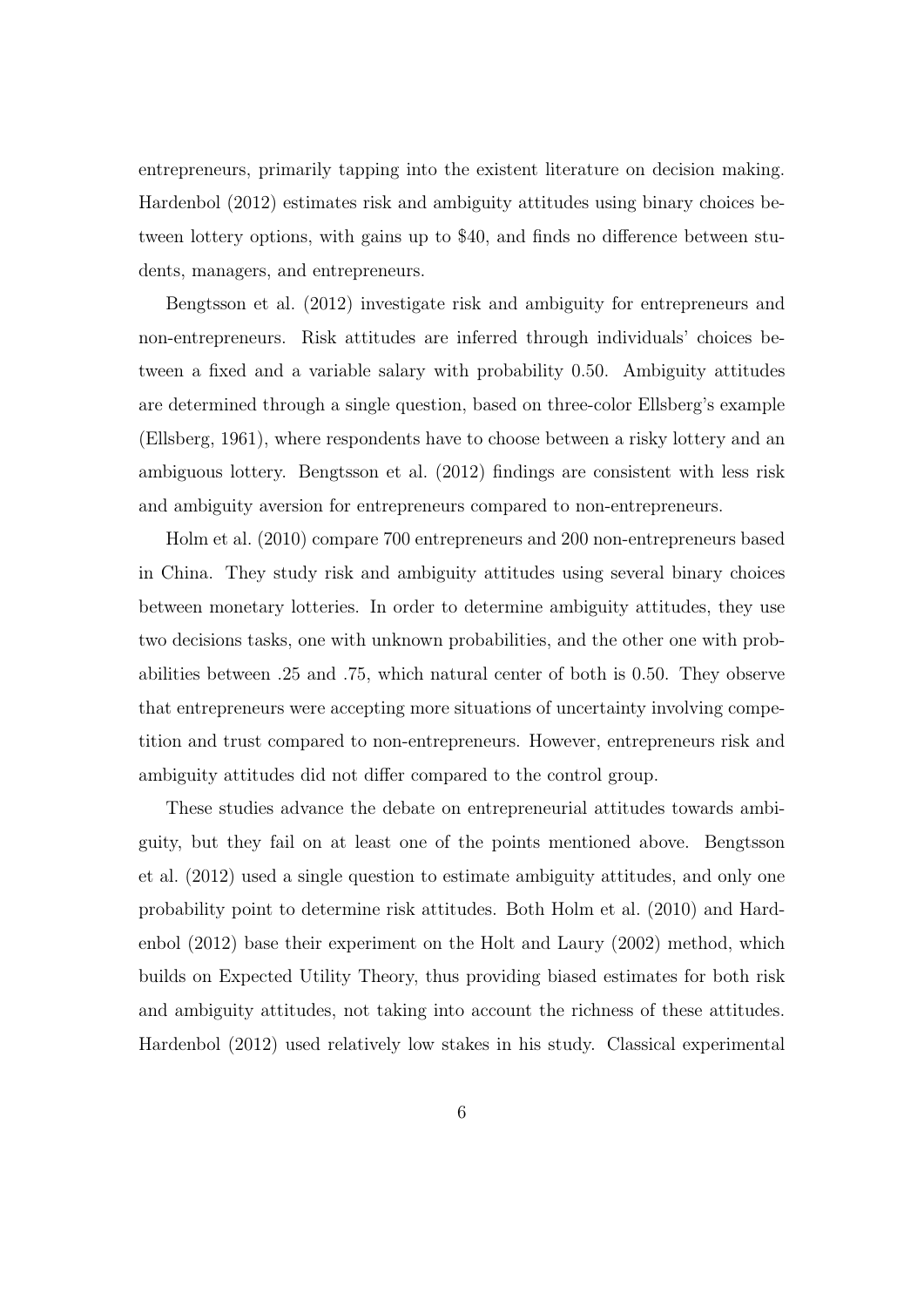economics tools for measuring risk preferences are of questionable validity when it comes to predicting behavior for real business decisions. Abstract representations of decision problems and error may all be factors contributing to this failure. Moreover, as empirical evidence shows, EUT is a fallible guide in understanding decision making, as individuals consistently violate EUT predictions.

Given the importance of ambiguity in entrepreneurship, we aim to address ambiguity in decision making with more powerful models, robust to deviations from EUT. An established behavioral model that takes into account ambiguity and ambiguity preferences in decision making is Prospect Theory (Kahneman and Tversky, 1979; Wakker, 2010). We investigate ambiguity attitudes of entrepreneurs and non-entrepreneurs facing an entrepreneurial project.

# 3 Theory: Behavior under Risk and Ambiguity

Occupational choice decisions can be captured through individuals' preferences between an entrepreneurial project with uncertain outcomes and a sure employment. Accordingly, using Kihlstrom and Laffont (1979)'s decision model we present the individual with a high-profit business prospect and demand his evaluation in terms of a trade off with wage-equivalent. Thus, the decision maker's evaluation represents an opportunity cost of the project, for which he would rather take the job. In terms of preferences, stating a wage equivalent implies that for any lower value than the declared annual salary, the individual would prefer the entrepreneurial project, and for any higher value than the declared annual salary, the individual would prefer the job employment. We assume employment contracts not to be contingent to any future event, which is consistent with Kihlstrom and Laffont (1979) theoretical setting, where economic agents can choose between an employment with risk free wage, and entering entrepreneurship, thus facing risky (uncertain)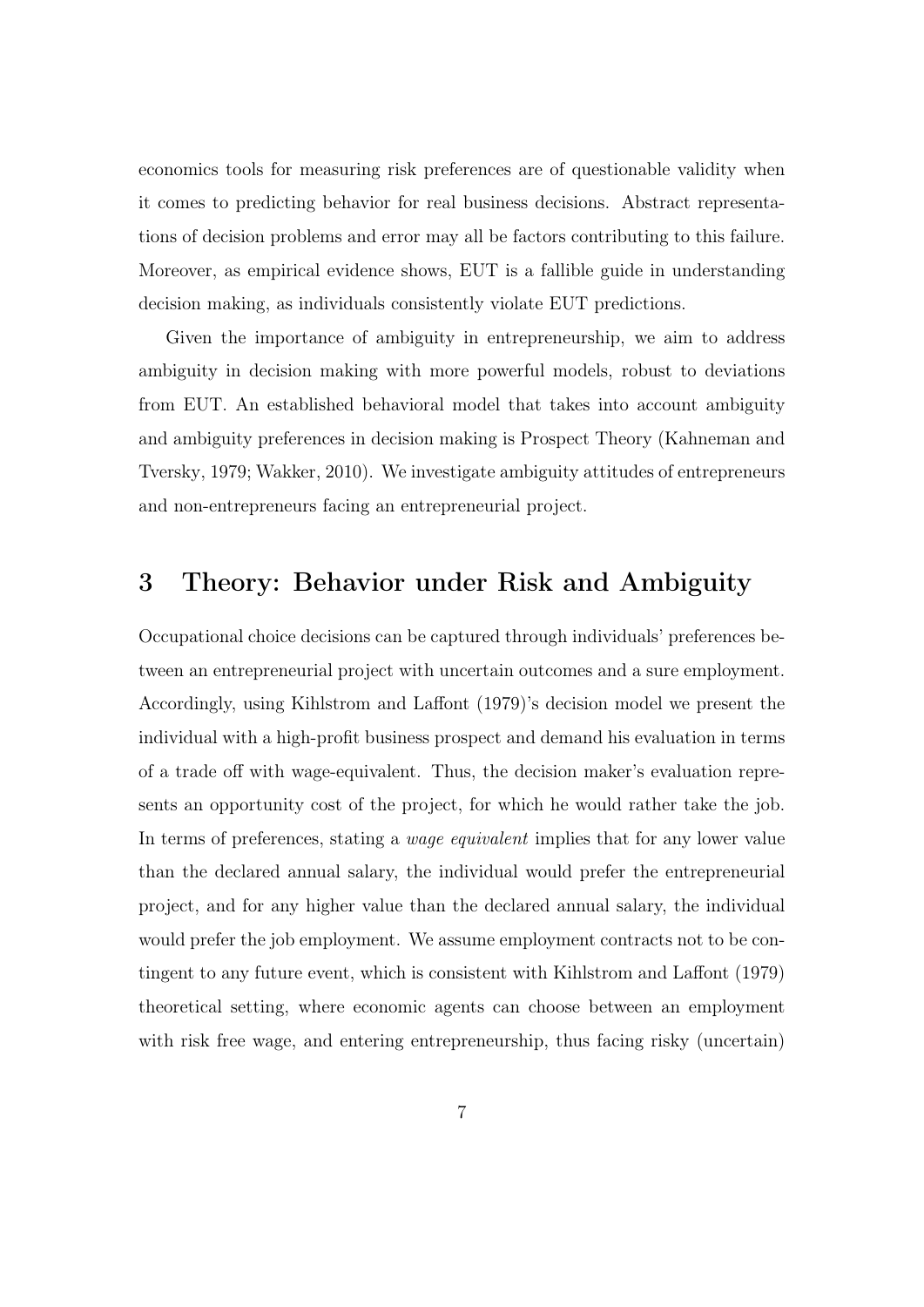income prospects<sup>2</sup>. Without putting any further structure to the problem, one could expect the entrepreneur to demand a higher economic incentive in order not to choose the business opportunity.

### Weighting Functions for Risk and Ambiguity

Under Prospect Theory (Kahneman and Tversky, 1979), the value of a risky prospect,  $P$ , that gives outcome  $X$  with probability  $p$ , and 0 otherwise, depends on the decision maker's utility function,  $U(.)$ , and probability weighting function under risk,  $f_r(.)$ . On the other hand, a job, J, that pays wage W, and is relatively risk-free, will be valued by the decision maker uniquely through his utility function,  $U(.)$ . The utility of the prospect,  $U(P)$ , and the utility of the job,  $U(W)$ , are respectively given by the equations 1 and 2:

$$
U(P) = U(x) * f_r(p)
$$
\n<sup>(1)</sup>

$$
U(J) = U(W) \tag{2}
$$

In our framework, the *wage equivalent*,  $WE$ , represents for the decision maker an indifference point between the project and the employment. This implies equal utilities for the project and the job:

$$
U(x) * f_r(p) = U(WE)
$$
\n(3)

In the case of a business prospect with ambiguous likelihood of success, the decision maker evaluates the prospect using the same utility function,  $U(.)$ , and a different weighting function,  $f_a(.)$ . The indifference equation has an ambiguous probability,  $[p, \overline{p}]$ , and the weighting function for ambiguity,  $f_a([p, \overline{p}])$ :

<sup>&</sup>lt;sup>2</sup>In this theory, in equilibrium, less risk-averse agents become entrepreneurs and more riskaverse agents become wage-earners.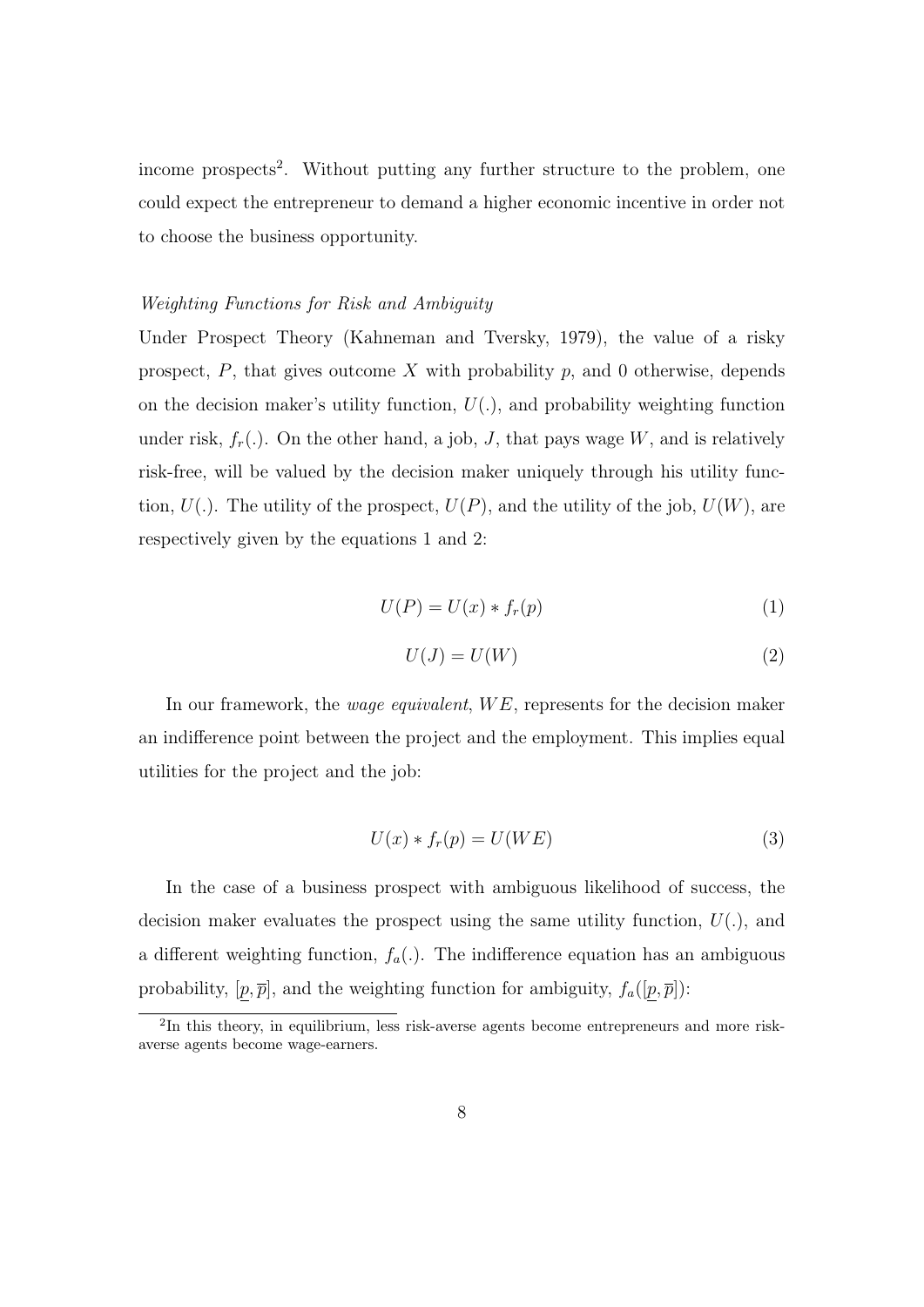$$
U(x) * f_a([p, \overline{p}]) = U(WE)
$$
\n<sup>(4)</sup>

Under Prospect Theory, risk attitudes of decision makers are captured partially from the shape of the utility function, and partially from the weighting function. Ambiguity attitudes of decision makers are evaluated in a similar way.

While the literature offers a variety of weighting functions (Kahneman and Tversky, 1979; Goldstein and Einhorn, 1987; Prelec, 1998; Abdellaoui et al., 2010), some specifications have the advantage of separating between two psychological phenomena through two different parameters: insensitivity  $(\alpha)$  and elevation  $(\beta)$ (Prelec, 1998; Abdellaoui et al., 2010). Insensitivity implies that individuals' do not sufficiently discriminate between probability levels, while elevation reflects pessimism in the transformation of probabilities. Several studies have demonstrated the insensitivity phenomenon for both risk and ambiguity (Tversky and Fox, 1995; Abdellaoui et al., 2011).

Therefore, we expect that a decision maker would have different  $\alpha$  and  $\beta$  parameters for risk and ambiguity. Moreover, we prospect that entrepreneurs will exhibit different  $\alpha$  and  $\beta$  parameters compared to non-entrepreneurs. In this paper, we adopt Prelec (1998) specification:

$$
f(p) = (exp(-(-ln(p))^{\alpha}))^{\beta}
$$
\n(5)

# 4 Experimental Design

### 4.1 Procedure

The experiment took place during the period July-November 2013. Participants were recruited through the Qualtrics platform. Individuals were invited to partic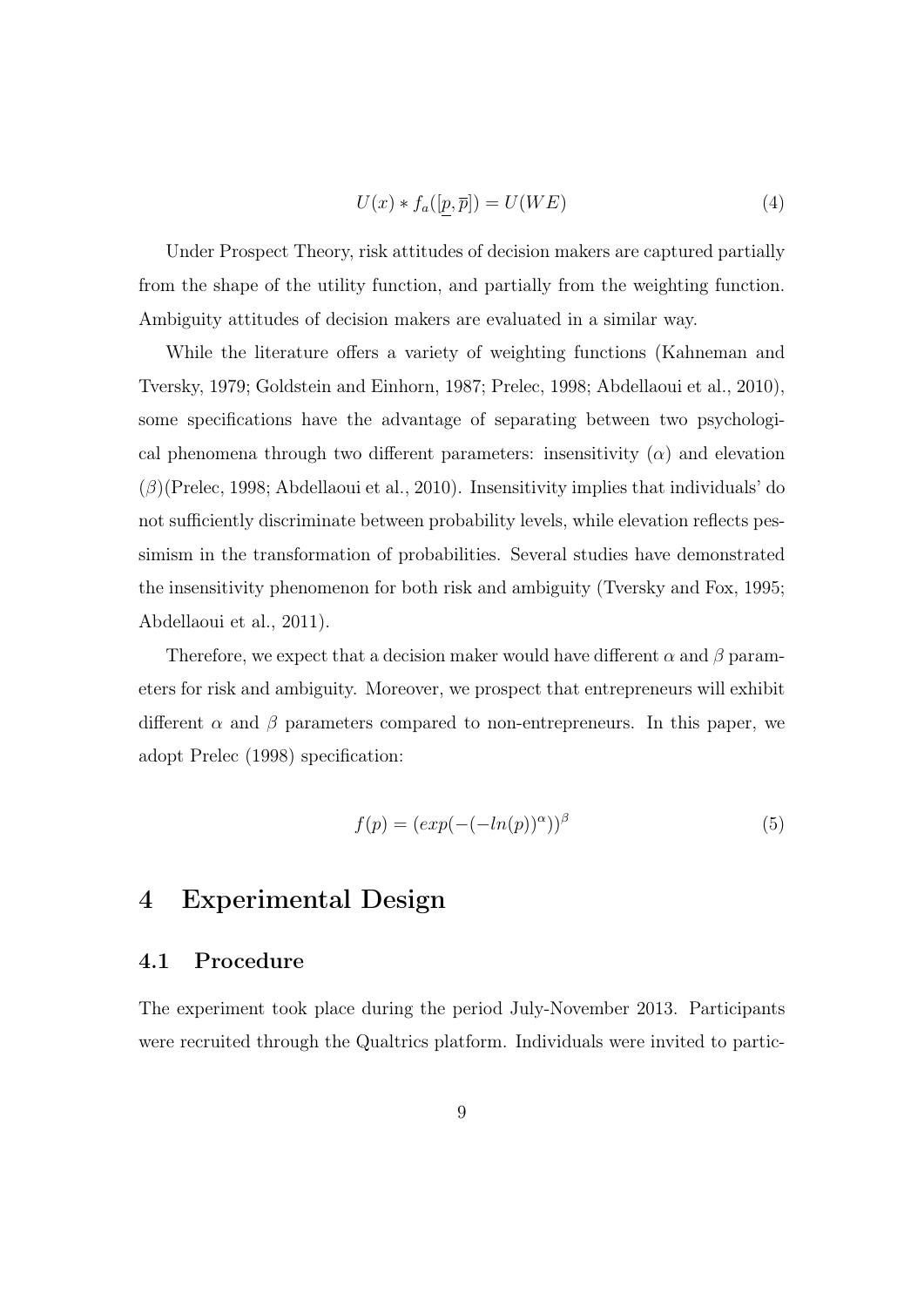ipate to the study by receiving a link via e-mail. Respondents were compensated upon completion of the web-based study that took about 10 minutes. As per Qualtrics records, 2.101 participants opened the link to the study. After eliminating incomplete answers as well as subjects that didn't provide accurate answers to the attention filters in the experiment, we were left with 350 complete questionnaires used in the analysis.

The purpose of our study was to provide evidence on how entrepreneurs and non-entrepreneurs will differ in terms of ambiguity attitudes, thus the initial request addressed to Qualtrics was to recruit an equal number of entrepreneurs and non-entrepreneurs. However, after multiple questions that accurately refine the occupational choice/status of the respondents, we ended up having 185 nonentrepreneurs and and 165 business owners. Precisely, to classify individuals into these groups, we used the question: "Do you currently own a business?", to which individuals answered by "yes" or "no". Other classifications and subsequent checks were performed on other demographic information. Individuals were randomly selected from Qualtrics available panels and subsequently invited to participate to our study.

### 4.2 Participants

Our sample is relatively balanced in terms of gender (52% males, 48% females), and work experience (50% of the sample has more than 15 years work experience). In terms of education, 22.4% of the entrepreneurs have a bachelor's degree; 14% have a master's degree; and  $53\%$  hold degrees below the bachelor level. Among non-entrepreneurs, 25.4% have a bachelor's degree; 8% of non-entrepreneurs have a master's degree; and 63% hold degrees below the bachelor level. The average age is 40.6 years old. The average annual income for entrepreneurs is \$71.000; and \$50.400 for non-entrepreneurs. 23% of entrepreneurs and 10% of non-entrepreneurs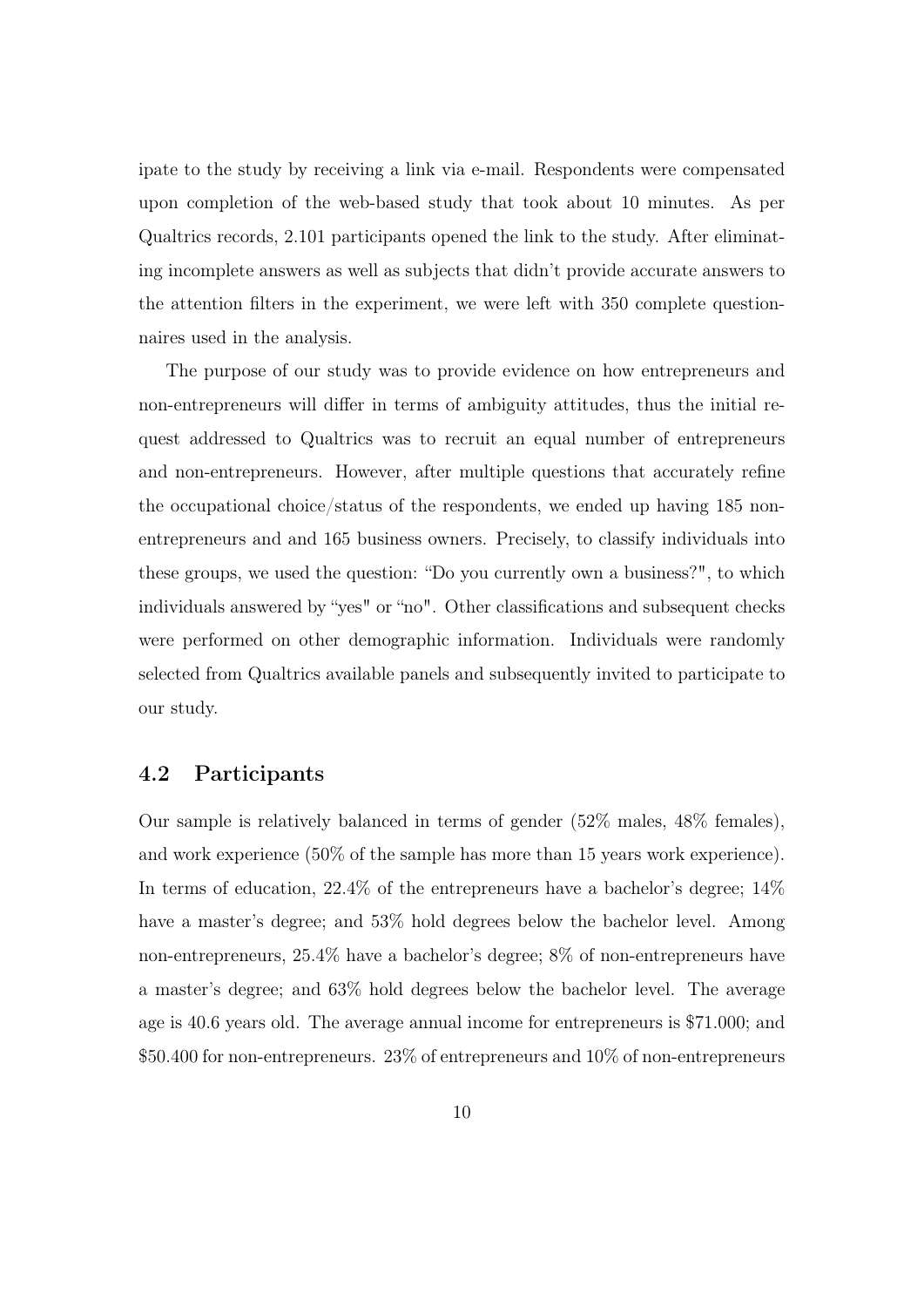earn annual income above \$100.000. Annual income from business, \$72.000 on average, is quite scattered: 39.4% declares to earn below \$30.000 in a year; 30% above \$100.000, and 13.9% above \$200.000. Among respondents, 48.85% declare to have started a business before (of which, 38 non-entrepreneurs); among the 133 entrepreneurs with previous start-up experience 57.14% have started two or more ventures in the past. A summary of demographics is available in Table 1).

| Variable                           | Entrepreneurs | Non-Entrepreneurs |
|------------------------------------|---------------|-------------------|
| N                                  | 165           | 185               |
| Age                                | 40.3          | 40.8              |
| Female                             | 80            | 88                |
| Married                            | 84            | 95                |
| Started a Business Before          | 133           | 38                |
| Average Annual Income (\$000)      | 71            | 50.4              |
| Individual Income (above $$100K$ ) | 10.8%         | $5.4\%$           |
| Firm Income (above $$100K$ )       | 23.6%         |                   |
| Work experience $($ > 15 years $)$ | 49\%          | 50\%              |
| Education (bachelor's degree)      | 22.4%         | 25.4%             |

Table 1: Summary of Dependent Measures by Performance Group

### 4.3 Experimental task

The web-based experiment was programmed on Qualtrics. Two small scale pretests were run beforehand. Following these pre-tests, we made several small changes to the original version of the study concerning the number of questions and the presentation.

We designed a scenario-based experiment. Respondents were presented with 14 hypothetical scenarios, displayed on the screen one at a time. In each scenario, respondents confronted a situation where they had to choose between a future entrepreneurial project expected to yield a profit of \$500.000 in case of success and 0 otherwise, and a position as a paid employee. Respondents were asked to indicate for which amount of annual salary in thousands of \$, as a paid employee, they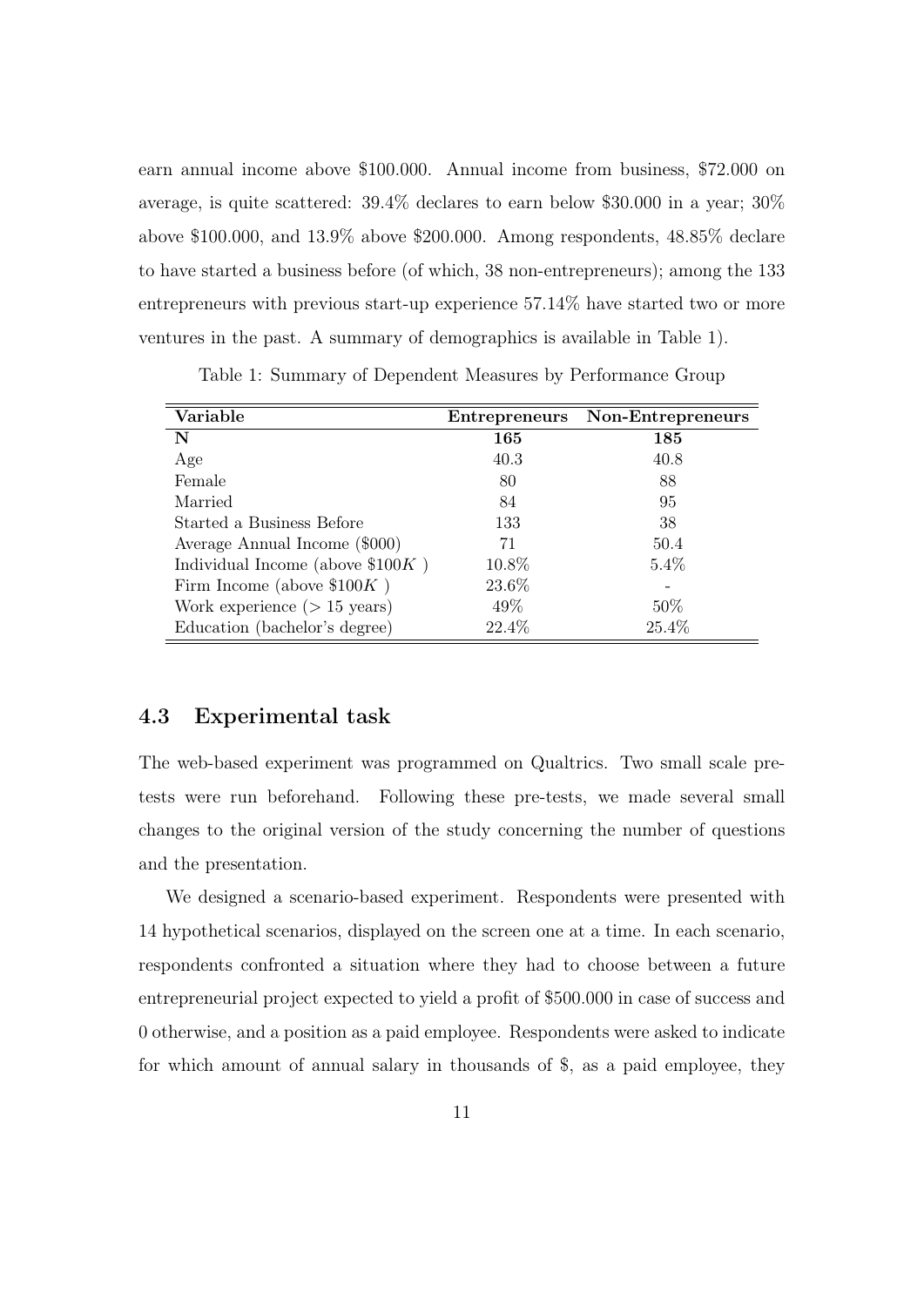#### Figure 1: Example of choice task for Uncertainty

| Imagine you are considering to launch a project as an entrepreneur. You make 500,000 \$ of net<br>return in the following year in case of success, and nothing otherwise. You have to decide whether<br>to engage with the project or take a job as a paid employee. |                                                                                                    |  |  |  |
|----------------------------------------------------------------------------------------------------------------------------------------------------------------------------------------------------------------------------------------------------------------------|----------------------------------------------------------------------------------------------------|--|--|--|
|                                                                                                                                                                                                                                                                      | What is the equivalent annual salary, as a paid employee, for which you would give up the project? |  |  |  |
| Indicate the value by dragging the slider below. Click on the number that appears to the right to type in a precise value.                                                                                                                                           |                                                                                                    |  |  |  |
|                                                                                                                                                                                                                                                                      |                                                                                                    |  |  |  |
|                                                                                                                                                                                                                                                                      | <b>Annual Salary</b>                                                                               |  |  |  |
|                                                                                                                                                                                                                                                                      | 118 147 176 206 235 265 294 324 353 382 412 441 471 500<br>29<br>59                                |  |  |  |
|                                                                                                                                                                                                                                                                      |                                                                                                    |  |  |  |
| Thousands of \$                                                                                                                                                                                                                                                      |                                                                                                    |  |  |  |

would give up the entrepreneurial project (as in Figure 1). This setup allowed us to estimate risk and ambiguity attitudes, for decisions directly related to occupational choices. Moreover, this method had the advantage to provide all respondents with exactly the same decision situation.

From one scenario to another, we manipulated the chances of success of the entrepreneurial project, holding constant the expected outcome of \$500.000. We used one uncertainty scenario, where the chances of success could be anything between 0 and 100%, five risk scenarios, and eight ambiguity scenarios (see Table 2). Participants were presented first with the uncertainty scenario, followed by the risk scenarios, and then the ambiguous scenarios<sup>3</sup>.

In addition to the scenarios, participants were asked a series of demographics, as well as questions about their occupational choices, in order to assess whether the respondent was currently a business owner, and whether he or she had experience with entrepreneurial projects in the past.

<sup>3</sup>We aim to further introduce randomization to check for (and avoid) order effects.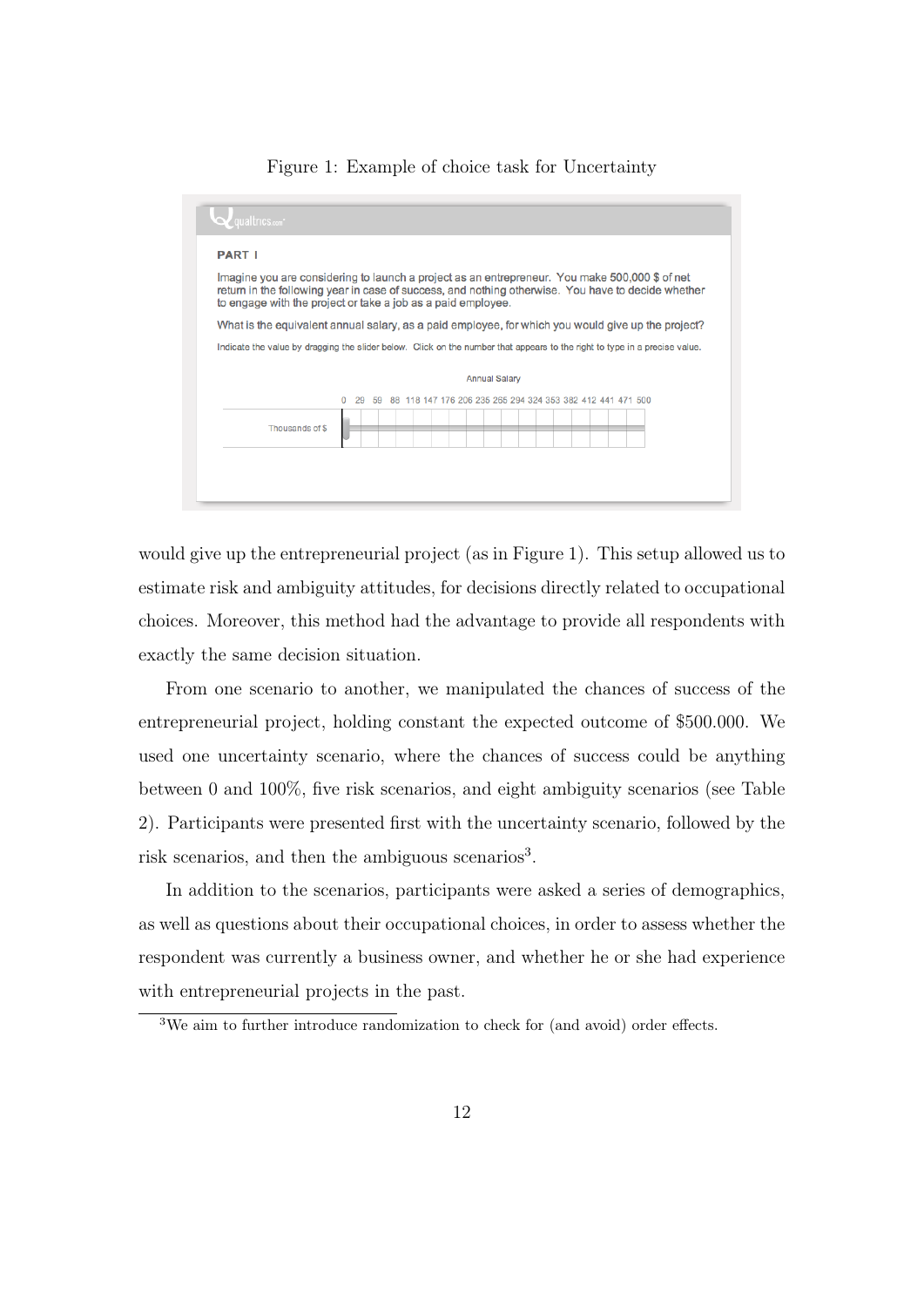### 4.4 Scenarios

Uncertainty. In the uncertainty scenario, respondents were confronted to the following situation: "Imagine you are launching a project as an entrepreneur. You make \$500.000 of net return in the following year in case of success, and nothing otherwise. You have to decide whether to engage with the project or take a job as a paid employee." They were asked to indicate the annual salary, as a paid employee, for which they would give up the project. In this scenario, no information was given concerning the chances of success of the project. This corresponds to a decision situation under uncertainty, where the chances of success could be anything between 0 and 100%.

Risk. In the risk condition, participants were presented with hypothetical scenarios in which the probability of success of the entrepreneurial project was explicitly provided. Five levels of probability were used in the study, respectively 5%, 20%, 50%, 80%, and 95%. In the context, the information about probabilities was presented as follows: "The project you are considering has 20% probability of making \$500.000 of net return in the following year". The five levels of probability were chosen in order to scan the entire probability interval, including low probabilities (5%) and high probabilities (95%).

Ambiguity. Ambiguity, defined as imprecise information about the likelihood of success of the project, was operationalized through probability intervals (Curley and Yates, 1985). A probability interval  $[p, \overline{p}]$  can be described by its *midpoint*, computed as  $(p + \overline{p})/2$ , and its *length*,  $(\overline{p} - \overline{p})$ . Longer probability intervals correspond to more ambiguity. In the case of risk, the interval has length 0, and the midpoint coincides with the known probability, p.

The ambiguity conditions consisted in three high ambiguity scenarios, in which probability intervals had length .4 and were centered respectively at 20%, 50%, and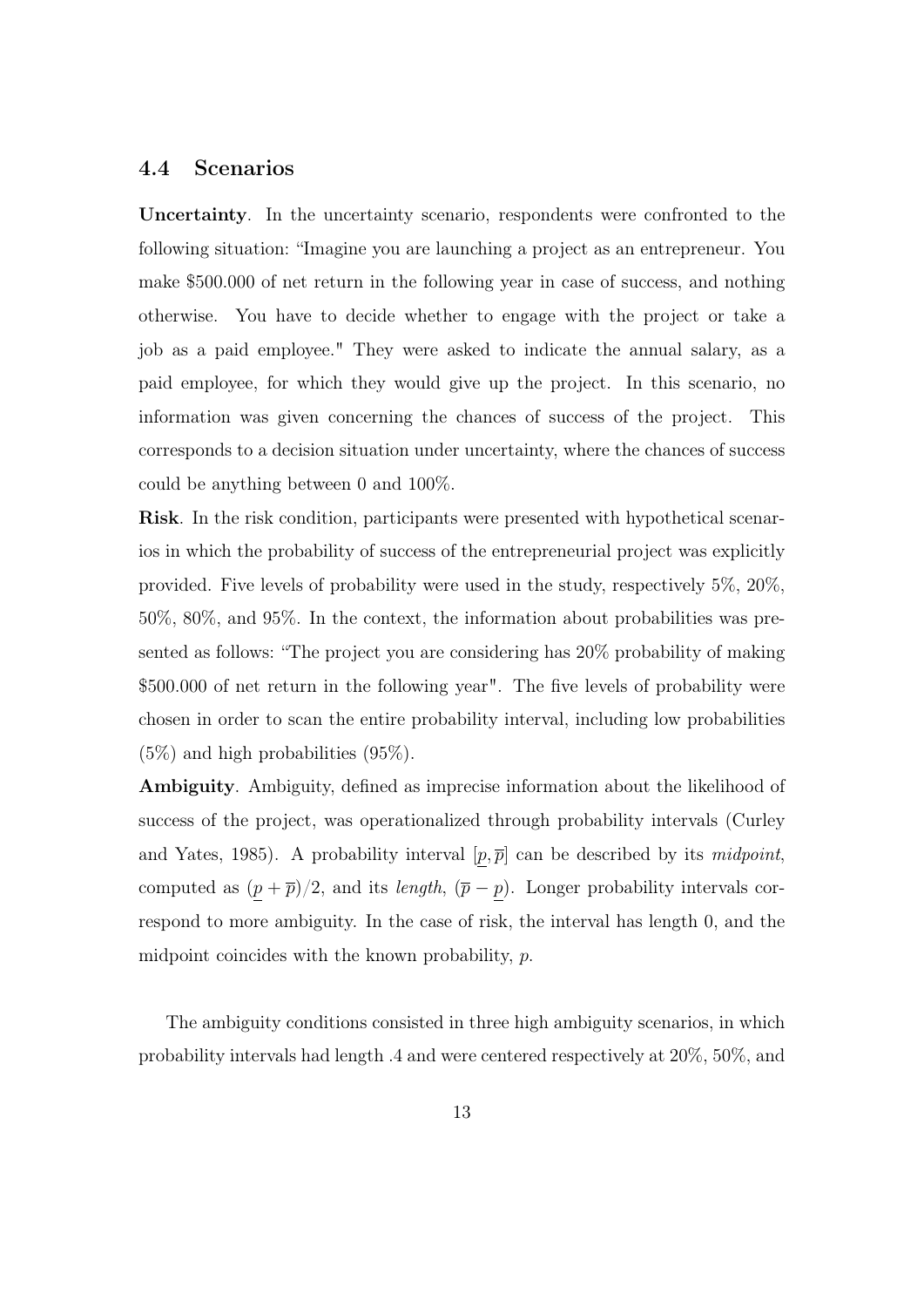80%; three low ambiguity scenarios, with probability interval length 0.2, likewise centered at 20%, 50%, and 80%. We presented also two very low ambiguity scenarios with probability interval length 0.1, respectively centered at 5% and 95%. Note that for extreme likelihood levels, it is not possible to use probability intervals of length 0.2. Throughout the analysis, we will consider the two scenarios with probability interval of length 0.1, together with the three scenarios with probability interval of length 0.2, and we will refer to these five ambiguous scenarios as "low ambiguity".

The ambiguity conditions differed in their degree of ambiguity, given by the length of the probability interval corresponding to the likelihood of success of the project. The ambiguous scenarios were presented to the subjects as: "The project you are considering has between 10% and 30% probability of making \$500.000 of net return in the following year".

| Scenario     | Type           | Probability Interval | Midpoint | $Payoff(\$)$ |
|--------------|----------------|----------------------|----------|--------------|
|              | uncertainty    | $[0-1.00]$           | .50      | 500.000      |
| $\mathbf{2}$ | risk           | [.05]                | .05      | 500.000      |
| 3            | risk           | [.20]                | .20      | 500.000      |
| 4            | risk           | [.50]                | .50      | 500.000      |
| 5            | risk           | [.80]                | .80      | 500.000      |
| 6            | risk           | [.95]                | .95      | 500.000      |
|              | high ambiguity | $0.00 - .401$        | .20      | 500.000      |
| 8            | high ambiguity | $-.30-.70]$          | .50      | 500.000      |
| 9            | high ambiguity | [.60 - 1.00]         | .80      | 500.000      |
| 10           | low ambiguity  | $[.00 - .10]$        | .05      | 500.000      |
| 11           | low ambiguity  | $.10-.30$            | .20      | 500.000      |
| 12           | low ambiguity  | $.40-.60$            | .50      | 500.000      |
| 13           | low ambiguity  | .70 - .901           | .80      | 500.000      |
| 14           | low ambiguitv  | $.90 - 1.00$         | .95      | 500.000      |

Table 2: Experiment Stimuli

### Dependent Measures – Wage Equivalents (WE)

In this study we use *wage equivalents*, which corresponds to a certainty equivalent approach. More precisely, for each hypothetical scenario, participants were asked to indicate the level of an equivalent annual salary for which they would be indifferent between the entrepreneurial project and an employment position. Participants expressed their choices in each scenario by dragging a slider bar (as in Figure 1). We preferred this approach (asking directly for the equivalent salary)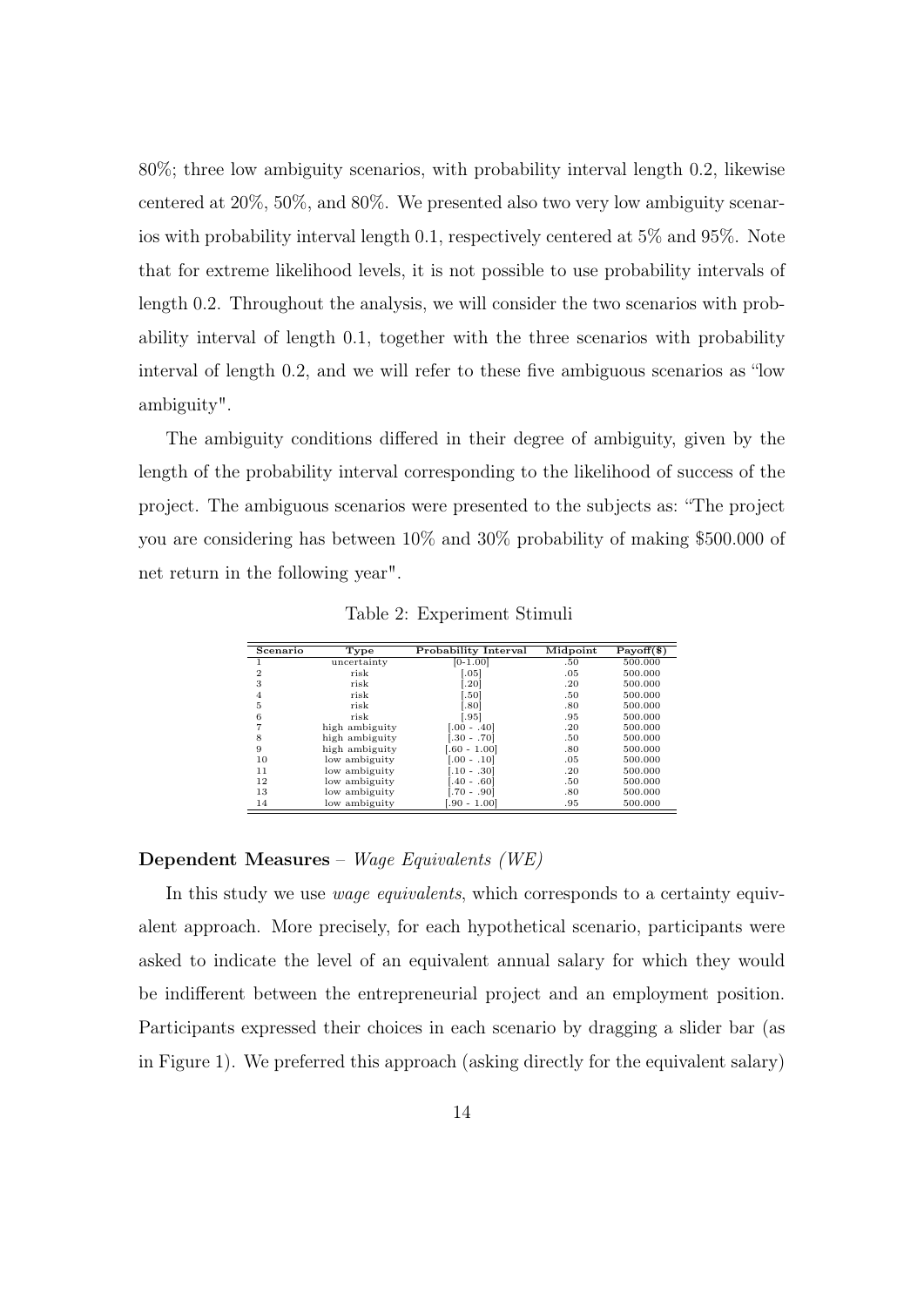to a choice-based design (determining the equivalent salary based on several subsequent choices between the project and given salary levels) for two main reasons. First, a choice-based design would have been rather abstract in this setting, since salary negotiations do not normally go through many rounds<sup>4</sup>. Second, the choicebased approach is also long. Asking directly the equivalent salary allowed to reduce the response time, an important aspect in an online experiment. Participants made decisions on each scenario one at a time, and once they validated their choice, they were not allowed to go back and change their answers to previous questions.

## 5 Results

Our statistical analysis draws on 14 decisions per individual, based on a sample of 165 entrepreneurs and 185 non-entrepreneurs. All reported statistical tests are two-sided, with a level of significance of 0.05. All results hold after controlling for age, gender, education, individual income, and past experience.

We first run a repeated measures ANOVA, with the variable business owner (yes/no) as the between-subject factor, and scenario, as the repeated measure. The ANOVA model explained a significant proportion of variance ( $p < 0.0000$ ),  $F = 37.77$ , with an adjusted  $R^2 = 0.74$ .

The main effects were significant for business owners  $(p < 0.0001; F = 16.05)$ . This suggests that entrepreneurs (business owner  $=$  yes) and non-entrepreneurs (business owner  $=$  no), provided different wage equivalents. The main effects for scenario were also significant  $(p < 0.0000; F = 254.26)$ : respondents provided different answers across scenarios, meaning they took into account the information about the likelihood of success of the entrepreneurial project. However, one should note that the ANOVA is testing for equality of wage equivalents,  $WE$ , across

<sup>4</sup>Each indifference requires an important number of sequential binary choices between project and salary.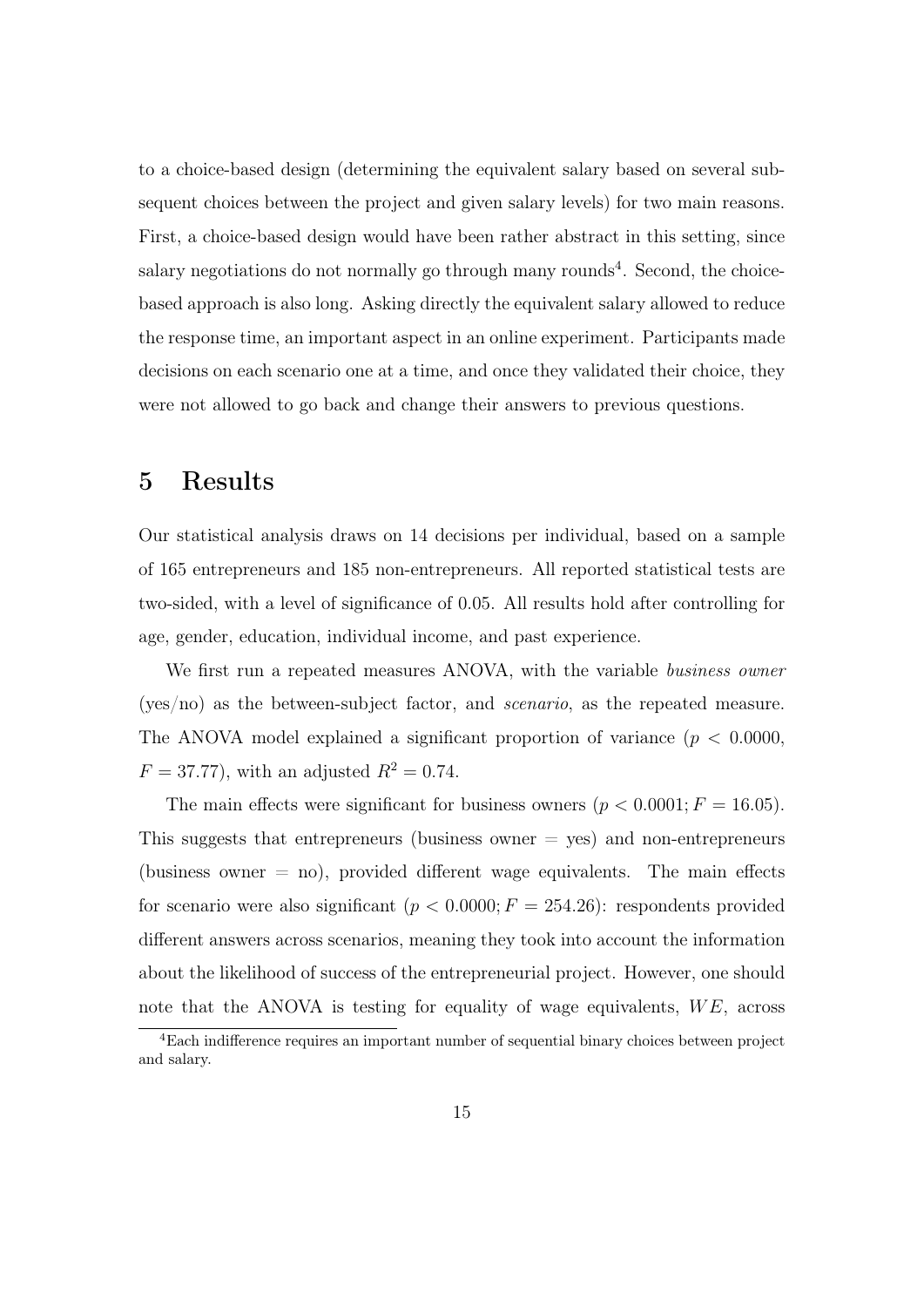experimental scenarios, while the interesting results are seen among comparisons of wage equivalents for risky and ambiguous scenarios with the same likelihood of success. The interaction between business owner and scenario was also found to be significant ( $p < 0.0008$ ;  $F = 2.72$ ), suggesting that entrepreneurs and nonentrepreneurs reacted differently across scenarios.

#### Entreprenreurs versus Non-Entrepreneurs

In order to further investigate the difference between entrepreneurs and nonentrepreneurs, we compare their stated wage equivalents for each scenario.

Results of pairwise post-estimation ANOVA tests are summarized in Table 3, and presented graphically in Figure 2. These results confirm our initial intuition that entrepreneurs would ask for more money in order to abandon a business prospect. The wage equivalents are higher for entrepreneurs in all experimental conditions, meaning for risk, for low ambiguity, for high ambiguity, and for uncertainty. One can note that the wage difference between entrepreneurs and non-entrepreneurs is more important for the conditions where the entrepreneurial project has a low likelihood of success (50% or less), suggesting that entrepreneurs and non-entrepreneurs react differently to likelihood levels. In terms of risk attitudes these results suggest risk seeking for low probabilities and risk aversion for high probabilities. While this pattern is observed for the entire sample, entrepreneurs are visibly more optimistic than non entrepreneurs in the risk conditions, and very optimistic at lower likelihoods.

#### Ambiguity Attitudes versus Risk Attitudes

One important aspect of our analysis is to examine differences in behavioral responses towards risk and ambiguity for the same likelihood level. Since in our study we use the same framework for estimating both risk and ambiguity attitudes, behavior under risk can be used as a benchmark to study behavior under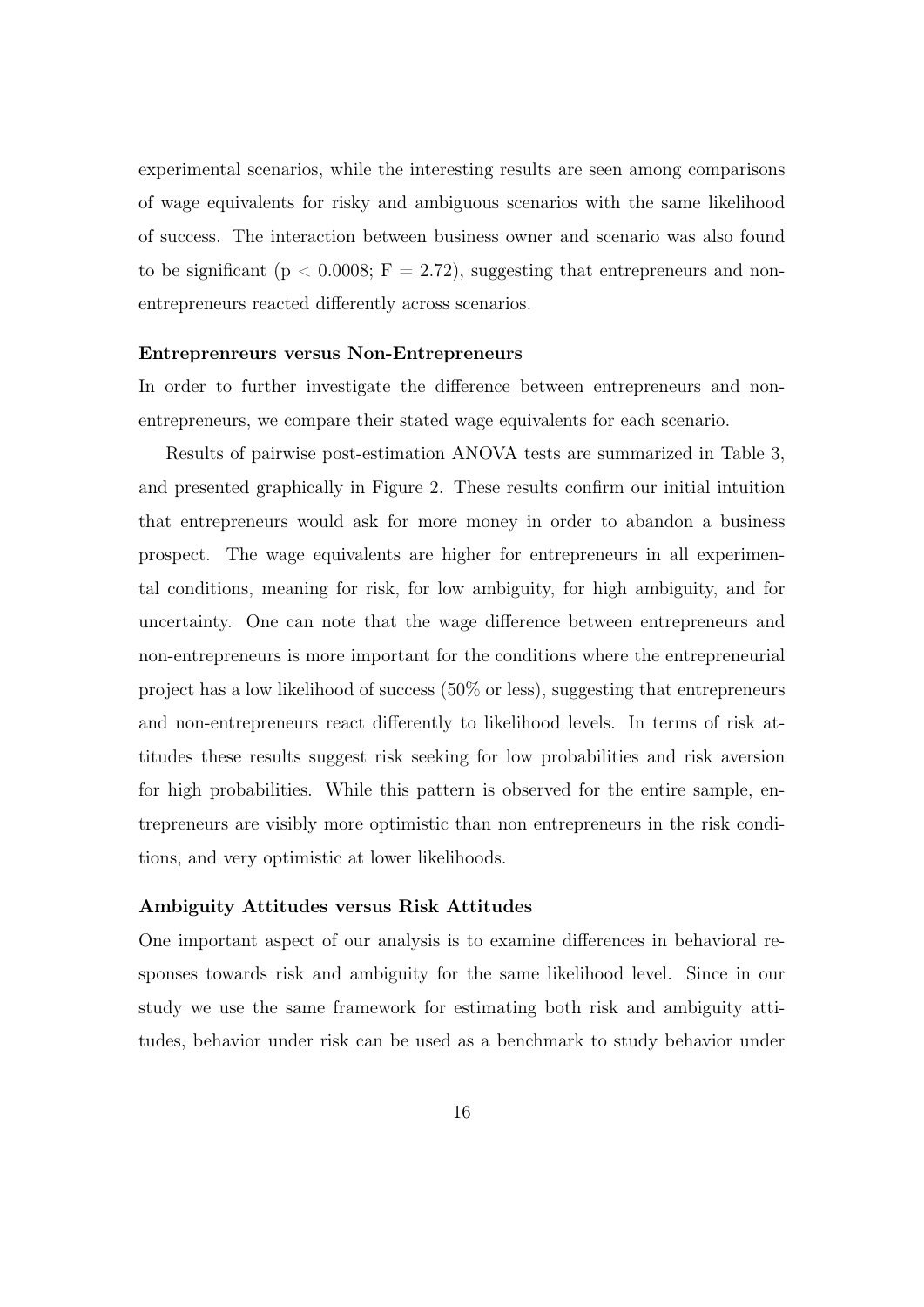|                |        |                  | WЕ         | WE        | WE         | $t - tests$              |
|----------------|--------|------------------|------------|-----------|------------|--------------------------|
| Scenario       | Type   | Likelihood       | <b>ENT</b> | $Non-ENT$ | Difference | $WE_{ent} = WE_{nonent}$ |
|                | uncert | $[0-1.00]$       | 247.41     | 188.89    | 58.52      | 0.000                    |
| $\overline{2}$ | risk   | 0.051            | 172.54     | 106.09    | 66.45      | 0.000                    |
| 3              | risk   | .20]             | 208.18     | 136.09    | 72.10      | 0.000                    |
| 4              | risk   | .501             | 264.64     | 192.72    | 71.92      | 0.000                    |
| 5              | risk   | .80 <sub>1</sub> | 317.95     | 258.91    | 59.04      | 0.000                    |
| 6              | risk   | .95              | 355.84     | 323.57    | 32.27      | 0.031                    |
| 7              | ambh   | $.00 - .40]$     | 180.41     | 134.05    | 46.35      | 0.002                    |
| 8              | ambh   | $-.30-.70]$      | 224.92     | 168.23    | 56.69      | 0.000                    |
| 9              | ambh   | [.60 - 1.00]     | 278.49     | 242.77    | 35.72      | 0.017                    |
| 10             | ambl   | $0.00 - 0.101$   | 161.10     | 114.97    | 46.13      | 0.002                    |
| 11             | ambl   | $0.10 - 0.301$   | 173.91     | 131.68    | 42.23      | 0.005                    |
| 12             | ambl   | $-40 - 60$       | 227.07     | 186.79    | 40.28      | 0.007                    |
| 13             | ambl   | $.70 - .90$      | 294.20     | 52.45     | 41.75      | 0.005                    |
| 14             | ambl   | $[.90 - 1.00]$   | 346.77     | 316.56    | 30.21      | 0.044                    |

Table 3: Pairwise Comparisons of Wage Equivalents

Figure 2: Wage Equivalents Entrepreneurs and Non-Entrepreneurs



ambiguity. By definition, a decision maker is ambiguity neutral if, when facing an ambiguous probability,  $[p, \overline{p}]$ , his behavioral response is exactly the same as when facing a risky situation with the probability, p, or the midpoint,  $[p, \overline{p}]/2$ , of the probability interval. Therefore, the comparison of the ambiguous and risky experimental conditions, with the same likelihood level, can be used as a test for attitudes towards ambiguity.

More precisely, our framework allows to classify a respondents' risk attitudes as averse, neutral, or seeking, based on declared wage equivalents. Moreover, at the corresponding likelihood levels, we can classify ambiguity attitudes compared to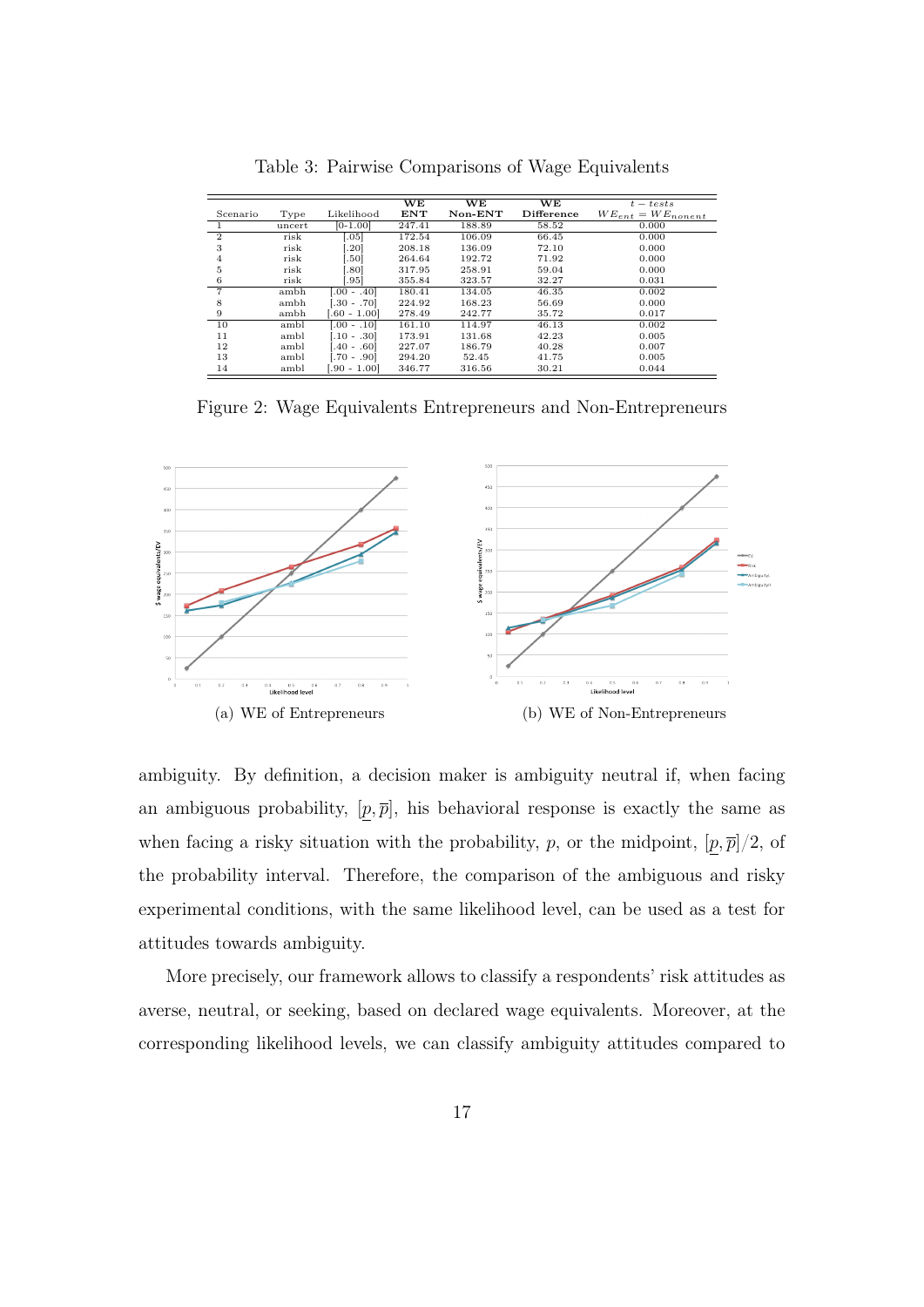risk attitudes, based on wage equivalents respectively for ambiguity and for risk. If the decision maker gives lower (higher) wage equivalents for the ambiguous project, compared to the wage equivalent for the risky project, then the decision maker is ambiguity averse (seeking). If the decision maker gives equal wage equivalents for the ambiguous project and the corresponding risky project, then the decision maker is ambiguity neutral.

In what follows, we present the analysis of pooled data, comparing risk and ambiguity attitudes. Then we proceed to study behavioral responses to risk and ambiguity within the two groups, entrepreneurs and non-entrepreneurs. Note that, to study ambiguity attitudes, the comparisons of interest are all the combinations among risk, low ambiguity, high ambiguity, and uncertainty, at the same likelihood level. Table 4 provides a summary of the pairwise comparisons of the ANOVA contrasts between all experimental conditions with same likelihood levels, for the entire sample, and separately for entrepreneurs and non-entrepreneurs. Figure 3 is a graphical representation of wage equivalents across experimental conditions for entrepreneurs and non-entrepreneurs.

Pooled data. At the aggregate level, comparing risk and low ambiguity, we find that for extreme probabilities we cannot reject the equality between wage equivalents. Our results show that for extreme probabilities, ambiguity does not matter: if an event is very unlikely, or almost sure to happen, the precision of the probabilistic information, may not change decision makers perceptions. These observations suggests that for very low ambiguity levels (length of the interval 0.1) respondents did not differentiate between risk and ambiguity. Comparisons between risk and low ambiguity for likelihood levels centered at 0.20, 0.50, and 0.80, give highly significant results: even low ambiguity in probabilities generates more pessimistic answers in terms of wage equivalents. Likewise, all comparisons between risk and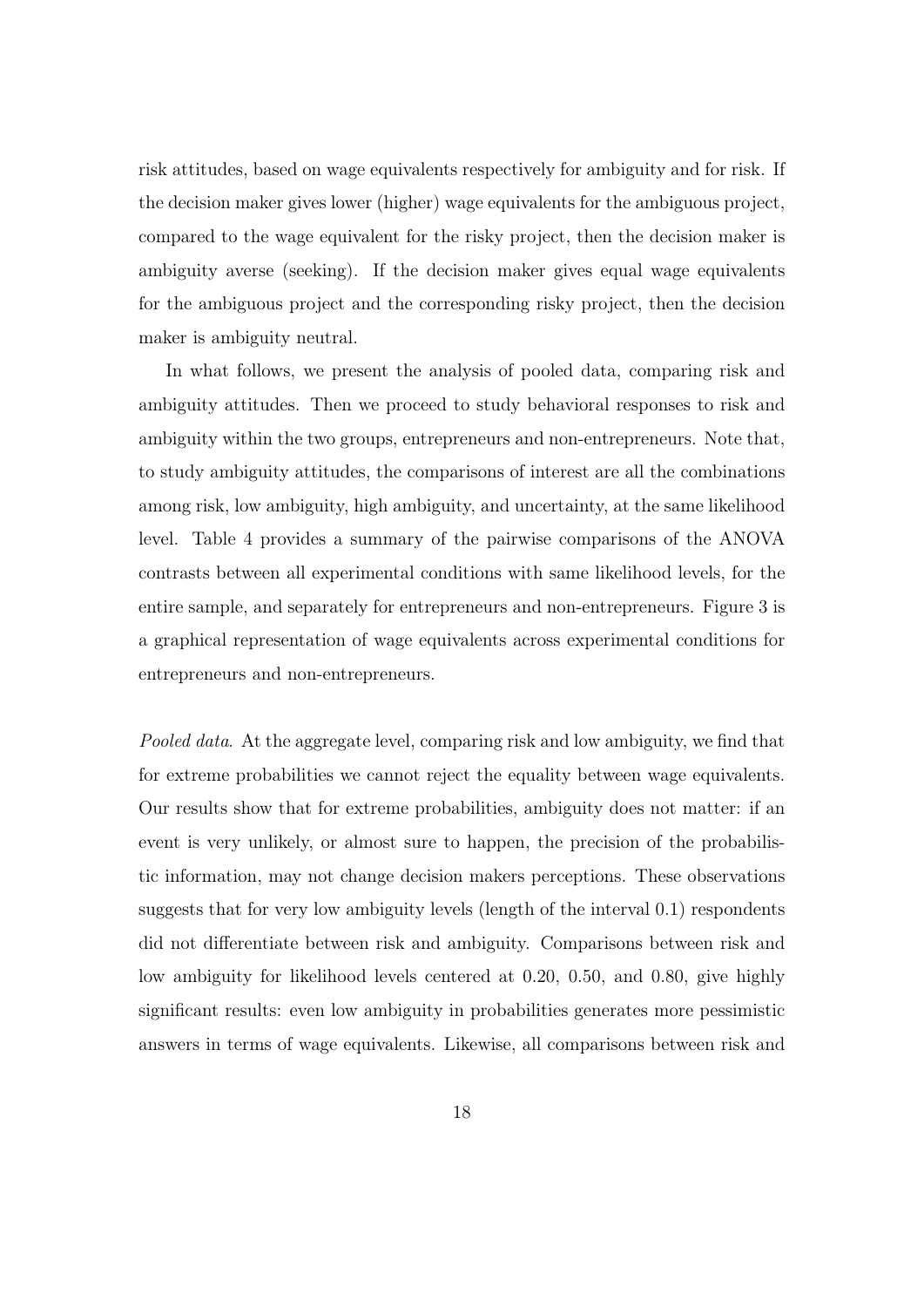high ambiguity generate highly significant results (highest p−value < 0.016). This suggests that, at aggregated level, respondents exhibited more pessimism towards ambiguity compared to risk for all intervals of length 0.2 or longer. As a general behavioral pattern, when asked to state a wage equivalent in order to not to choose the entrepreneurial project, individuals give more pessimistic responses (smaller wage equivalents), when likelihood of success is ambiguous. One important finding of this set of analysis, is that decision makers react differently depending on the likelihood level, for risky and ambiguous project, a behavioral pattern that is not consistent with Expected Utility Theory that assumes that probabilities are treated linearly.

Entrepreneurs. A closer look at the entrepreneurs responses confirm the findings at the aggregate level, but the differences in wage equivalents ( $WE$  Contrast) across conditions are more important. More specifically, comparing risk scenarios to low and high ambiguity scenarios induces more pessimism in wage equivalents, all highly significant results at 1% significance level (highest  $p-value < 0.007$ , for a  $WE$  Contrast  $= -23.75$ ). As at the aggregate data analysis, for extreme likelihood levels, wage equivalents for risk and ambiguity are not significantly different.

|                    |          | Pool Data | t-tests       | <b>ENT</b> | t-tests       | $Non-ENT$ | t-tests       |
|--------------------|----------|-----------|---------------|------------|---------------|-----------|---------------|
| Comparison         | Midpoint | WE Contr. | $WE_i = WE_i$ | WE Contr.  | $WE_i = WE_i$ | WE Contr. | $WE_i = WE_i$ |
| AmbL vs Risk       |          |           |               |            |               |           |               |
| $10 \text{ vs } 2$ | [0.5]    | $-0.70$   | 0.908         | $-11.44$   | 0.194         | 8.88      | 0.286         |
| $11$ vs $3$        | .201     | $-18.49$  | 0.002         | $-34.27$   | 0.000         | $-4.41$   | 0.597         |
| $12 \text{ vs } 4$ | .50]     | $-20.85$  | 0.001         | $-37.57$   | 0.000         | $-5.93$   | 0.476         |
| $13 \text{ vs } 5$ | .80]     | $-14.61$  | 0.016         | $-23.75$   | 0.007         | $-6.45$   | 0.438         |
| $14 \text{ vs } 6$ | .95]     | $-7.98$   | 0.187         | $-9.07$    | 0.304         | $-7.01$   | 0.400         |
| AmbH vs Risk       |          |           |               |            |               |           |               |
| $7 \text{ vs } 3$  | .20]     | $-14.17$  | 0.019         | $-27.78$   | 0.002         | $-2.03$   | 0.807         |
| 8 vs 4             | .50]     | $-31.67$  | 0.000         | $-39.72$   | 0.000         | $-24.49$  | 0.003         |
| $9 \text{ vs } 5$  | .801     | $-27.13$  | 0.000         | $-39.45$   | 0.000         | $-16.14$  | 0.052         |
| AmbL vs AmbH       |          |           |               |            |               |           |               |
| $11$ vs $7$        | .20]     | $-4.32$   | 0.476         | $-6.50$    | 0.461         | $-2.37$   | 0.776         |
| $12 \text{ vs } 8$ | .50]     | 10.82     | 0.074         | 2.15       | 0.808         | 18.56     | 0.026         |
| $13 \text{ vs } 9$ | .801     | 12.53     | 0.038         | 15.71      | 0.075         | 9.69      | 0.244         |
| Risk vs Unc.       |          |           |               |            |               |           |               |
| $4 \text{ vs } 1$  | .501     | 10.15     | 0.093         | 17.23      | 0.051         | 3.83      | 0.645         |
| AmbL vs Unc.       |          |           |               |            |               |           |               |
| $12 \text{ vs } 1$ | .501     | $-10.70$  | 0.077         | $-20.34$   | 0.021         | $-2.10$   | 0.801         |
| AmbH vs Unc.       |          |           |               |            |               |           |               |
| 8 vs 1             | .50]     | $-21.52$  | 0.000         | $-22.48$   | 0.011         | $-20.65$  | 0.013         |

Table 4: Ambiguity Attitudes versus Risk Attitudes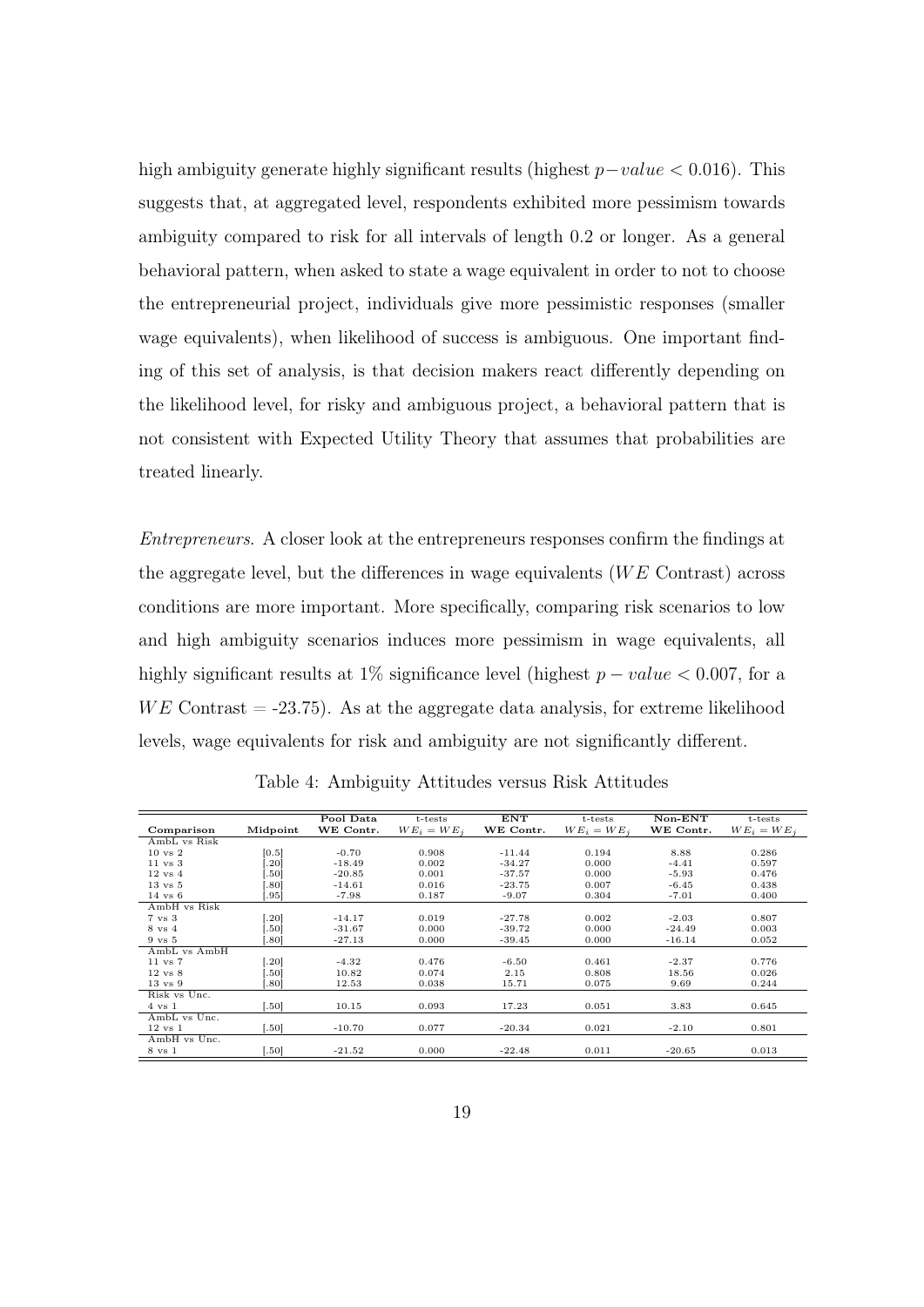

Figure 3: Wage Equivalents for all Conditions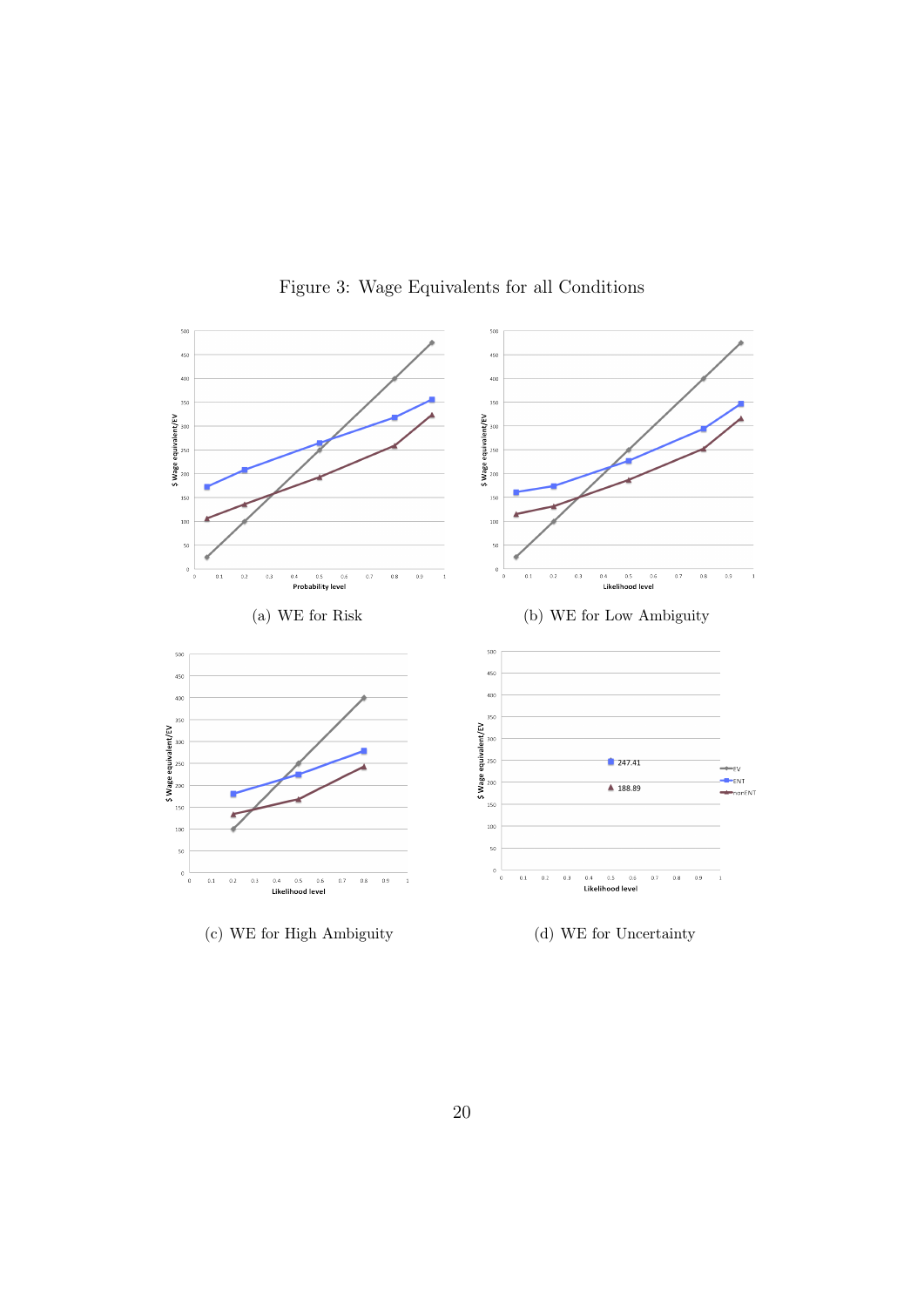Interestingly, uncertainty (no information about likelihood of success of the project) compared to both low and high ambiguity conditions, yields more optimistic wage equivalents (respectively,  $WE$  contrast -20.34,  $p-value < 0.021$ , and  $-22.48$ ,  $p-value < 0.011$ ) (see Table 4 for a summary for entrepreneurs withinsubject analysis and Figure 2 for a graphical representation).

Non-Entrepreneurs. The within-subject analysis for the non-entrepreneur group gives surprising results (summarized in Table 4, and displayed in Figure 2).

The analysis of ambiguity attitudes for non-entrepreneurs shows that in general, the stated wage equivalents for risky and ambiguous scenarios, at the same likelihood level, are not significantly different. Non-entrepreneurs do not seem to discriminate between risk and ambiguity, thus imprecision in probabilities does not induce optimism or pessimism in their behavioral response.

The only significant comparisons are always at mid-range likelihood levels (0.50). Precisely, high ambiguity at 0.50 likelihood level leads to most pessimistic wage equivalents from non-entrepreneurs. They are more optimistic for risk (higher wage equivalents) then for high ambiguity (WE contrast -24.49,  $p-value < 0.003$ ). Non-entrepreneurs exhibit more optimism also for low ambiguity compared to high ambiguity (WE contrast 18.56,  $p-value < 0.026$ ). Finally, the stated wage equivalents by non-entrepreneurs exhibit more optimism for uncertainty compared to high ambiguity (WE contrast -20.65,  $p-value < 0.013$ ). Taken together, these results suggest that the only situation where non-entrepreneurs exhibit pessimism for ambiguity is in the high ambiguity condition for likelihood 0.50, while low ambiguity, and uncertainty are treated in the same way as risk at all likelihood levels.

### Weighting Functions for Risk and Ambiguity

We extend our analysis to estimate parametric weighting functions for risk and am-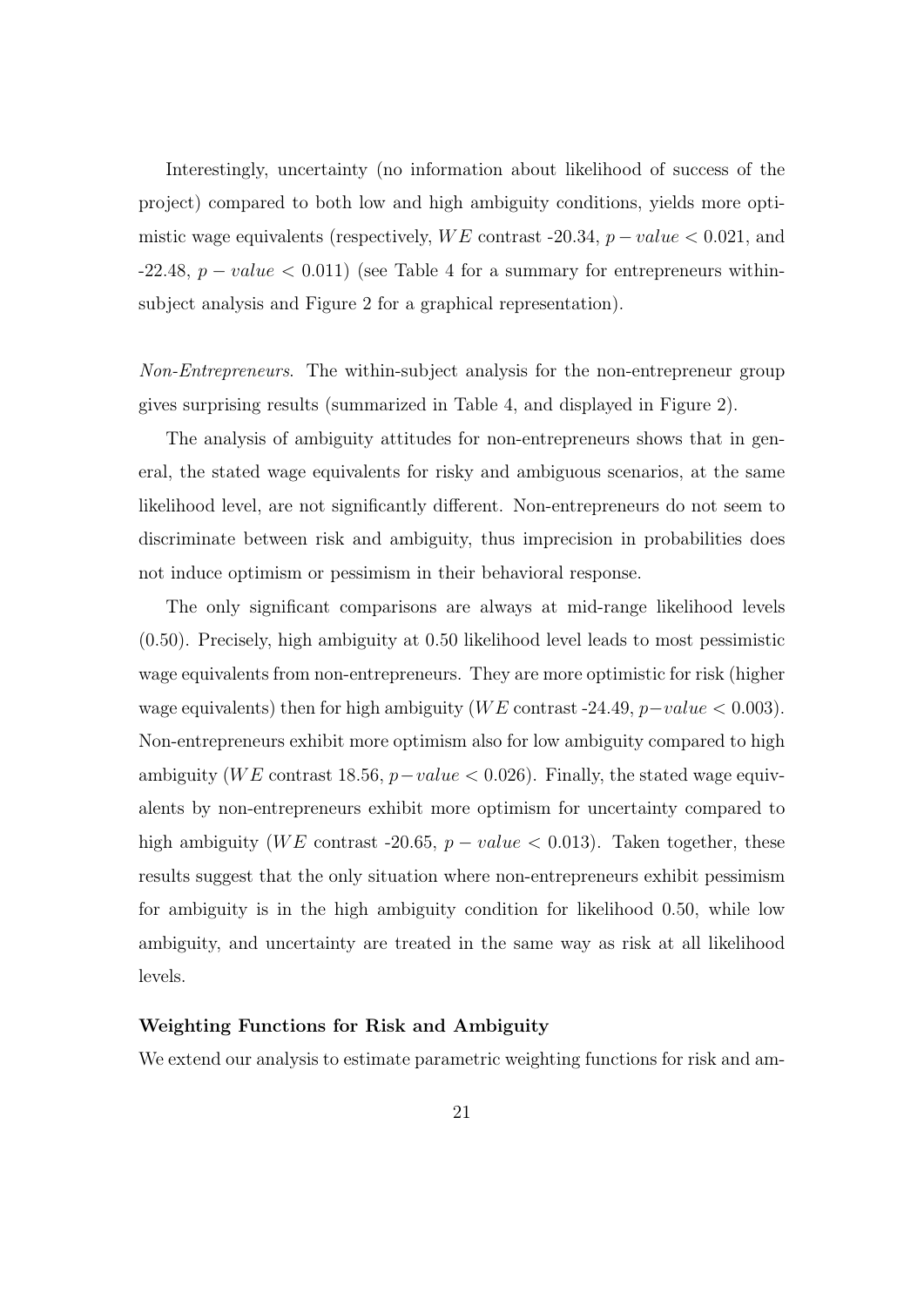Figure 4: Weighting Functions for Entrepreneurs and Non-Entrepreneurs, for Risk and Uncertainty



biguity (Kahneman and Tversky, 1979; Wakker, 2010), assuming a concave utility function for all subjects<sup>5</sup>. Individual estimates of Prospect Theory parameters confirm the general model-free findings, and are consistent with the ANOVA tests. Mean maximum likelihood estimates of the weighting function parameters, for risk and ambiguity, are presented in Table 5 for entrepreneurs and non-entrepreneurs. These findings suggest that both groups are risk and ambiguity seeking for low likelihood outcomes, whereas for high likelihood, behavior changes towards aversion, for both risk and ambiguity.

In particular, we find a similar pattern of insensitivity across groups, with non-entrepreneurs slightly more insensitive, smaller  $\alpha$  parameter for risk. Ambiguity contributes to increase insensitivity, a finding that confirms past results (Abdellaoui et al., 2011; Wakker, 2010). Elevation, the  $\beta$  parameter, is smaller for entrepreneurs, representing more optimism. Both entrepreneurs and nonentrepreneurs are more more optimistic for risk (smaller  $\beta$ ), and ambiguity con-

<sup>5</sup>We fixed the parameter of a power function at 0.80. In this regard, we may speculate that one can detect differences also in the utility function of entrepreneurs and non-entrepreneurs, and we think this could be an interesting question to address experimentally.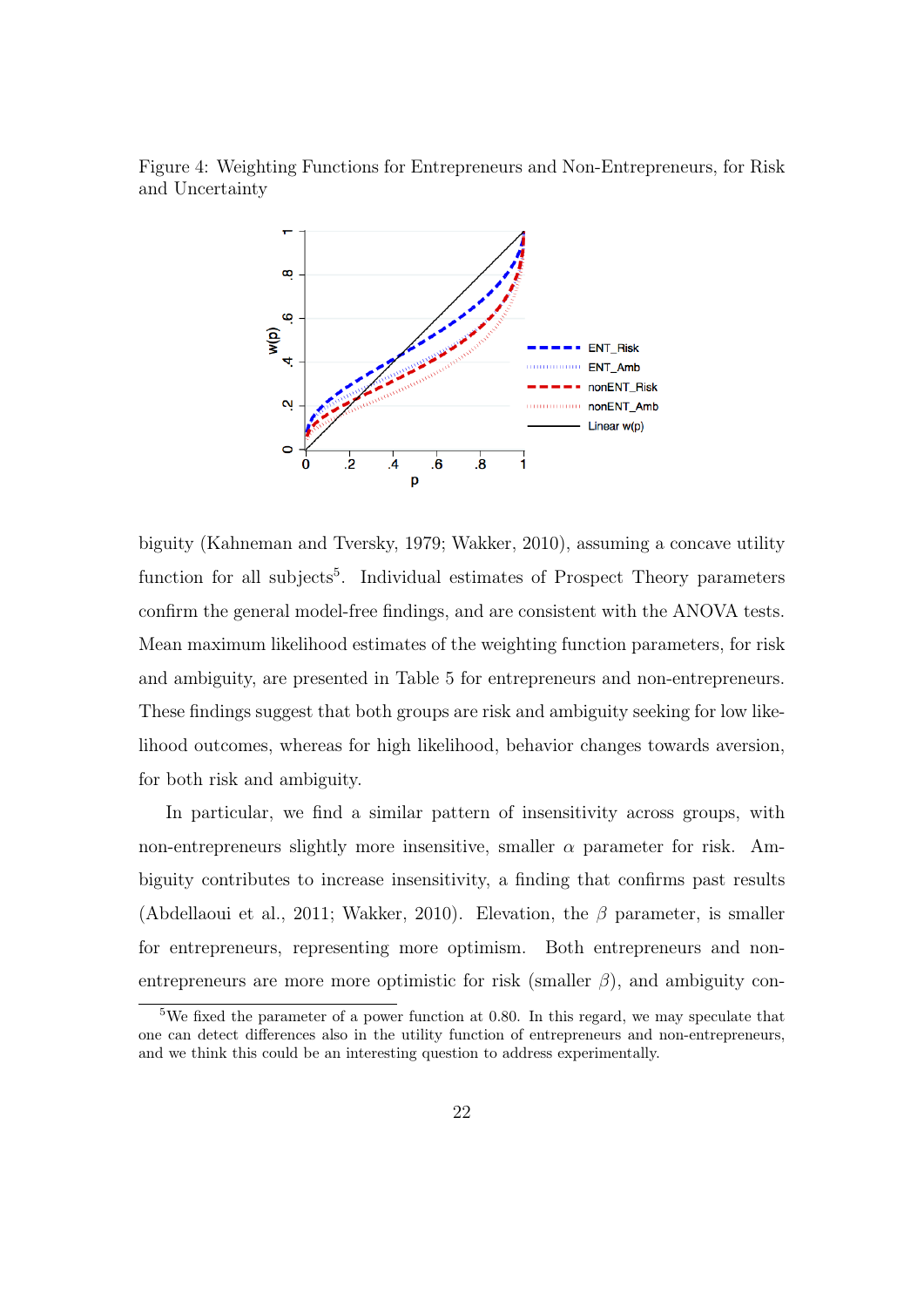tributes to pessimism, increasing  $\beta$ . However, entrepreneurs are more optimistic than non-entrepreneurs for both risk and ambiguity. Figure 4 is a graphical representation of these findings.

|                                        |            | Entrepreneurs Non-Entrepreneurs |
|----------------------------------------|------------|---------------------------------|
| N                                      | 165        | 185                             |
| Risk                                   |            |                                 |
| Insensitivity - $\alpha_r$ (std. dev.) | 0.58(0.59) | 0.48(0.36)                      |
| Elevation - $\beta_r$ (std. dev.)      | 0.93(0.64) | 1.21(0.73)                      |
| Ambiguity                              |            |                                 |
| Insensitivity - $\alpha_a$ (std. dev.) | 0.45(0.35) | 0.45(0.33)                      |
| Elevation - $\beta_a$ (std. dev.)      | 1.12(0.59) | 1.41(1.41)                      |

Table 5: Weighting Function Parameters for Risk and Ambiguity

#### Robustness Checks

In order to evaluate the differences between the mean parameters for entrepreneurs and non-entrepreneurs we construct extreme groups, using a more restrictive and multidimensional definition of entrepreneurship. The non-entrepreneurial extreme group consist in respondents that do not currently own a business and were never exposed to entrepreneurial activities: never owned a business, started a business, or were involved in co-founding activities. The entrepreneurial extreme group consist in individuals that were exposed to multiple experiences as entrepreneurs: either started a business, were involved in co-founding activities, and currently own a business. A graphical representation is displayed in Figure 5

Parameter estimates of these groups increase the differences that we observe in the one-dimension sample split. Results are represented in Table 6.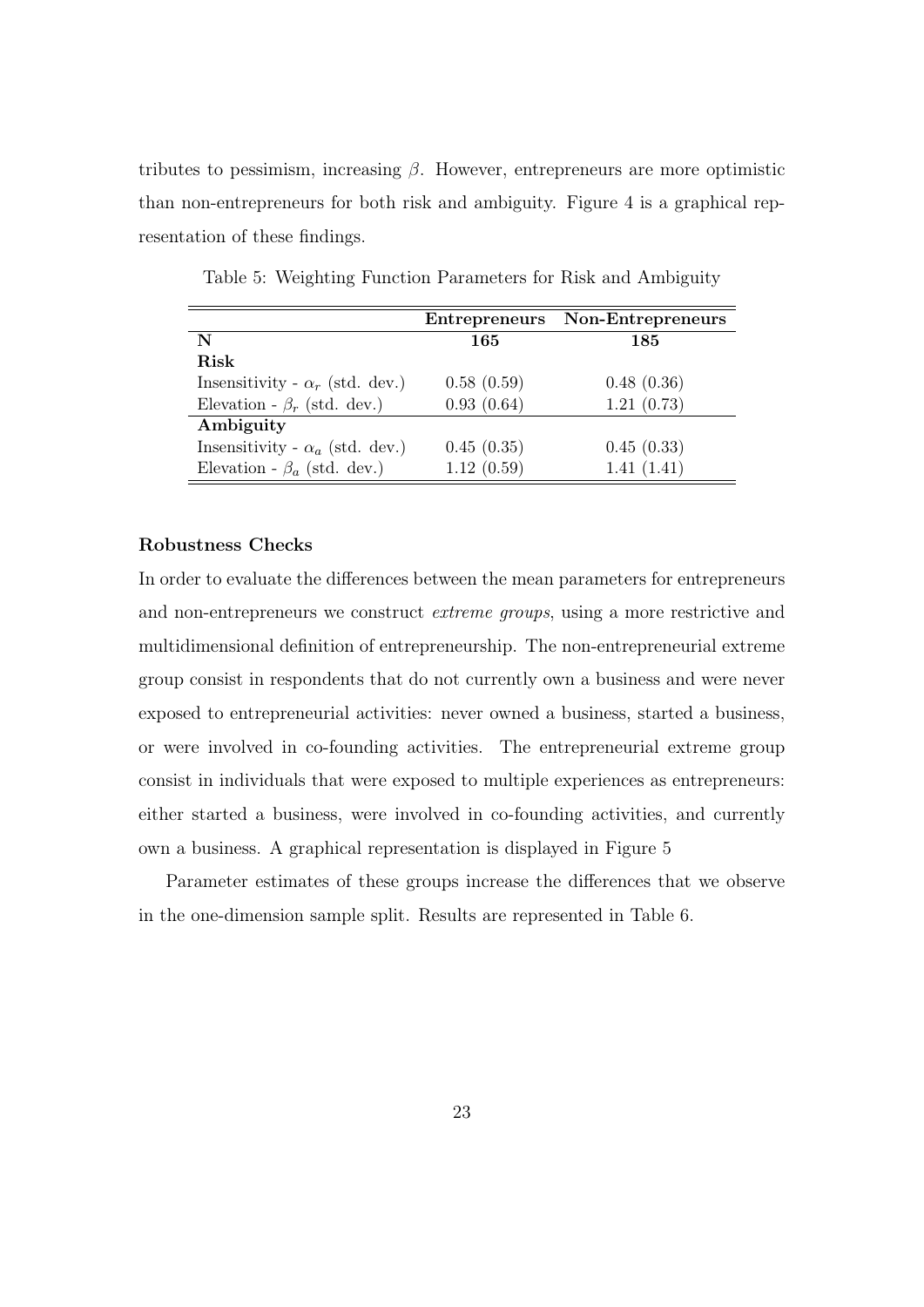

Figure 5: Extreme groups: Weighting Functions for Risk and Ambiguity

Table 6: Weighting Function Parameters for Risk and Ambiguity - Extreme Groups

|                                   | <b>Entrepreneurs</b> | Non-Entrepreneurs |
|-----------------------------------|----------------------|-------------------|
| N                                 | 52                   | 59                |
| Risk                              |                      |                   |
| Insensitivity - $\alpha_r$ (std.) | 0.54(0.39)           | .44(0.29)         |
| Elevation - $\beta_r$ (std.)      | 0.87(0.59)           | 1.29(0.71)        |
| Ambiguity                         |                      |                   |
| Insensitivity - $\alpha_a$ (std.) | 0.52(0.36)           | 0.43(0.29)        |
| Elevation - $\beta_a$ (std.)      | 1.09(0.57)           | 1.45(1.08)        |

# 6 Discussion and Conclusions

In business contexts entrepreneurs are seldom in situations where they are able to estimate an objective probability of success (risk), or in situations of total absence of information (complete ignorance or radical uncertainty). Hence, many entrepreneurial decisions are generally subject to ambiguity, or imprecise information about probabilities of success.

Our study contributes to the entrepreneurship literature by focusing on entrepreneurs' ambiguity attitudes. The novelty of our approach consists in investigating risk and ambiguity attitudes of entrepreneurs and non-entrepreneurs, within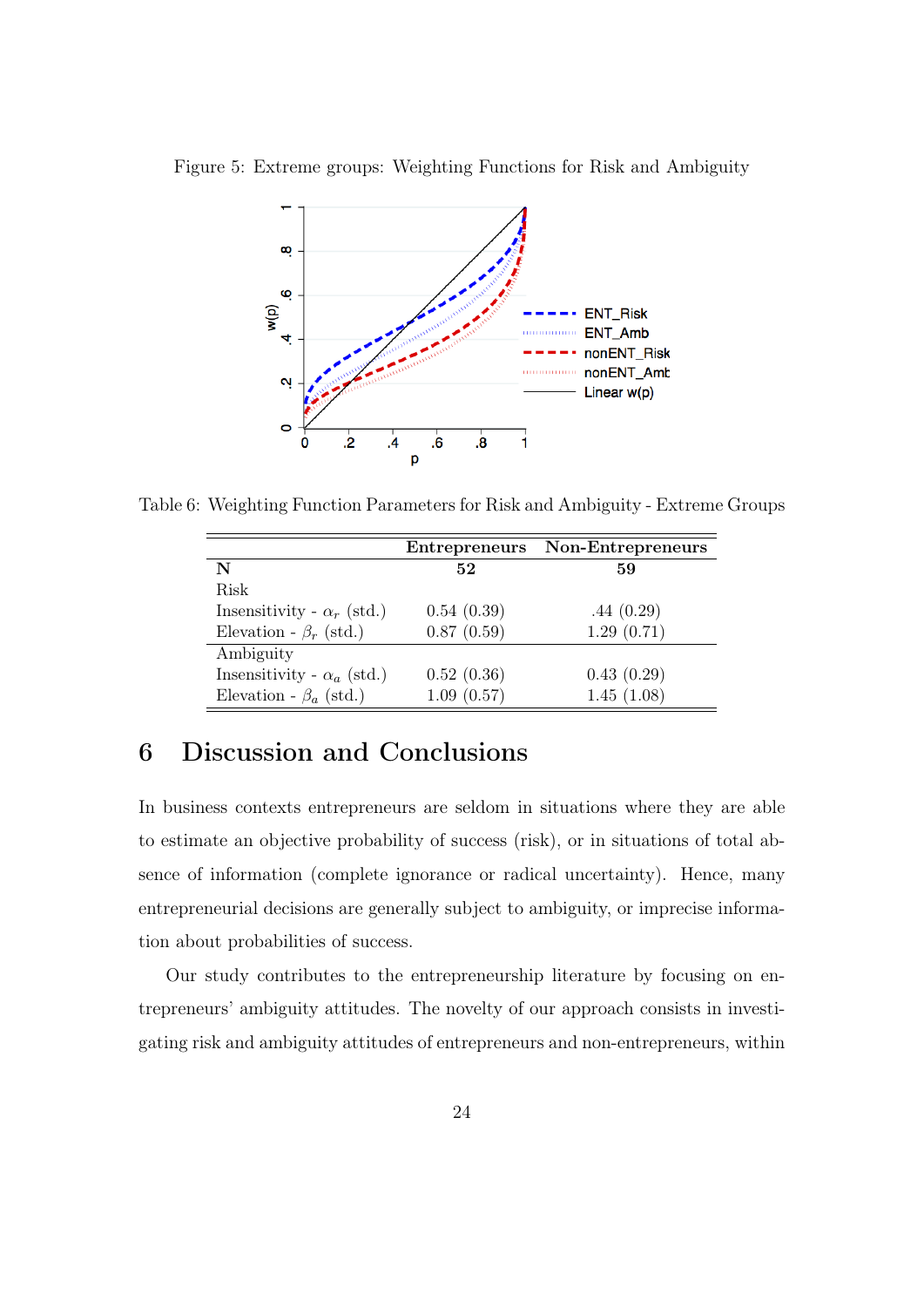the same decision framework and a homogeneous scale, using risk as a benchmark for ambiguity attitudes. Given the context-dependent feature of risk and ambiguity preferences, our design allows more precision in the analysis such preferences. For example, a high-tech entrepreneur may engage in developing an application for smart phones, although the probabilities of success are unknown, and in the same time he may refrain from betting on an Ellsberg-type lottery with unknown probabilities of winning, as most people do.

Moreover, with our design we assess behavioral responses to risk and ambiguity scanning the probability range, given that individuals do not react in the same way to high and low likelihood levels. The richness of attitudes towards risk and ambiguity is a well-established fact in the literature: people overweight low likelihoods and underweight high likelihoods. Thus, using only one question with only one likelihood level does not allow to draw conclusions on the overall pattern of preferences or to make predictions on individual behavior. For example, it is still a matter of controversy whether entrepreneurs fail because they try too hard when chances of success are low (over-entry in markets), or because they do not try hard enough when chances of success are high (ex., Yahoo!'s lost vision...).

In this study, we address as well degrees of ambiguity. If ambiguity is about imprecise information, the degree of imprecision may bear some relevance in the way it affects behavior. Past experience or expertise in a given context may mitigate the effects of ambiguity, reassuring decision makers about what to expect.

Administering the experiment through online channels could present a limitation about the quality of the data, due to the lack of control and distance between experimenter and subjects, attention problems, etc. However, through the data obtained, our results are consistent with findings from laboratory experiments in decision making, suggesting that the online channel did not provide unreliable data. One may also question the use of hypothetical outcomes in our study, at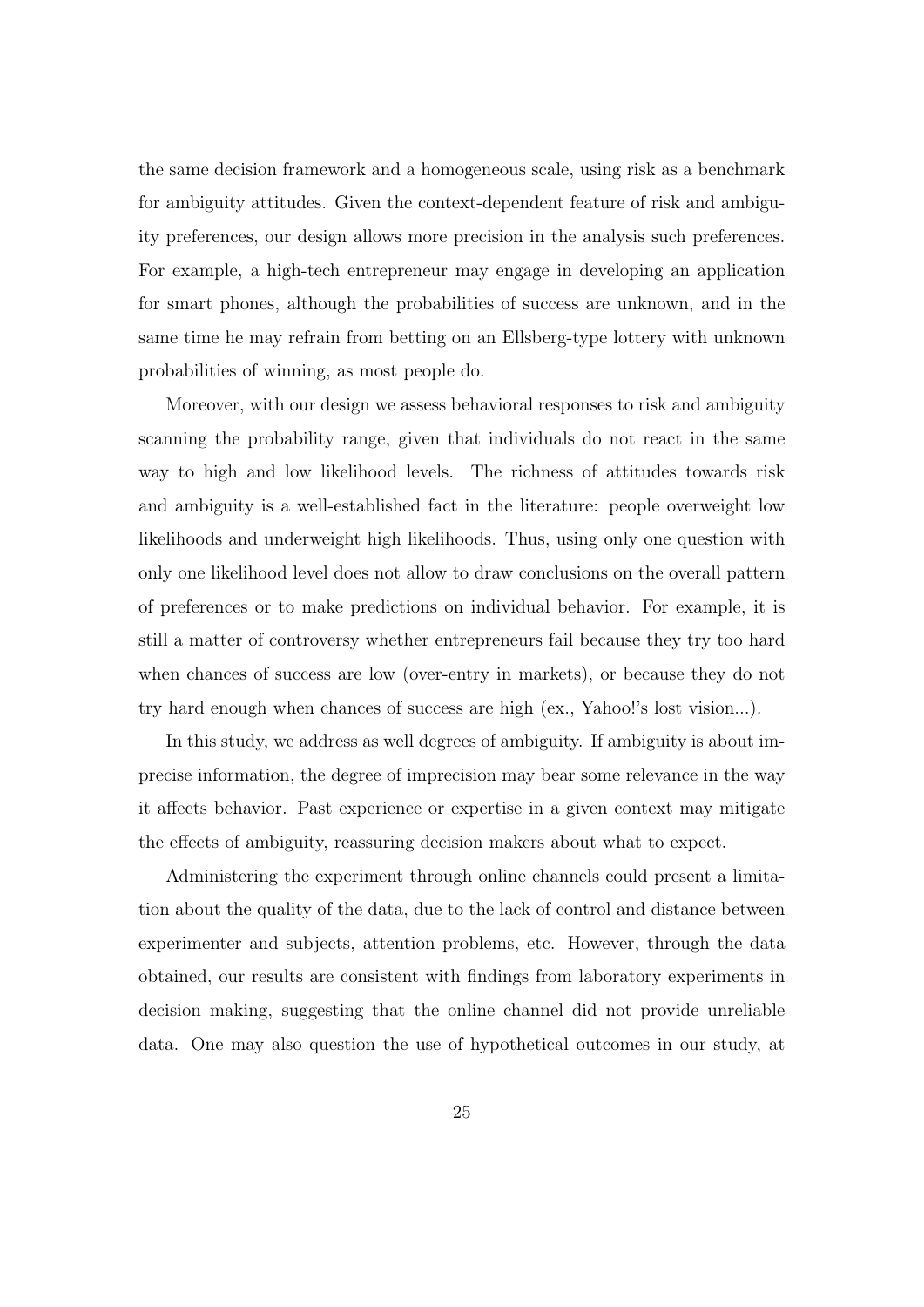least from the perspective of real incentives. Given the nature of our framework, it would have been impossible to design a laboratory experiment and implement real incentives.

The data that we obtain through an online experiment reveal rich patterns of risk and ambiguity attitudes, for both entrepreneurs and non-entrepreneurs: individuals overweight low likelihoods and underweight high likelihoods. Results suggest that entrepreneurs are in general more optimistic than non-entrepreneurs, for both risk and ambiguity. However, entrepreneurs adjust downwards their expectations when facing ambiguity compared to risk, while non-entrepreneurs do not discriminate between risk and ambiguity conditions. More generally, under uncertainty, the condition with no likelihood information at all, wage equivalents are on average higher, compared to both low and high ambiguity conditions. Ambiguity, or the imprecision in the likelihood information, does somehow contribute to more pessimism compared to uncertainty. It seems plausible, that if people are not aware of the uncertainty characterizing a situation, they are naturally more optimistic, whereas the imprecise probabilistic information provided, may contribute to increasing individual's awareness for the uncertainty itself. Degrees of ambiguity are also perceived differently, as more ambiguity yields more pessimism. For extreme probabilities, small ambiguity may not matter: if an event is nearly impossible to happen, or almost a sure deal, the precision of the probabilistic information, may not change decision makers behavior. Risk, compared to ambiguity, yields higher wage equivalents across groups. Thus, shifting from conditions of risk, to conditions of ambiguity may generate some "discomfort" in the decision making process. Entrepreneurs' different attitudes towards risk compared to ambiguity, or their pessimistic response adjustment to imprecise information, may be rooted in different cognitive mechanisms when deliberating about risky and ambiguous business prospects.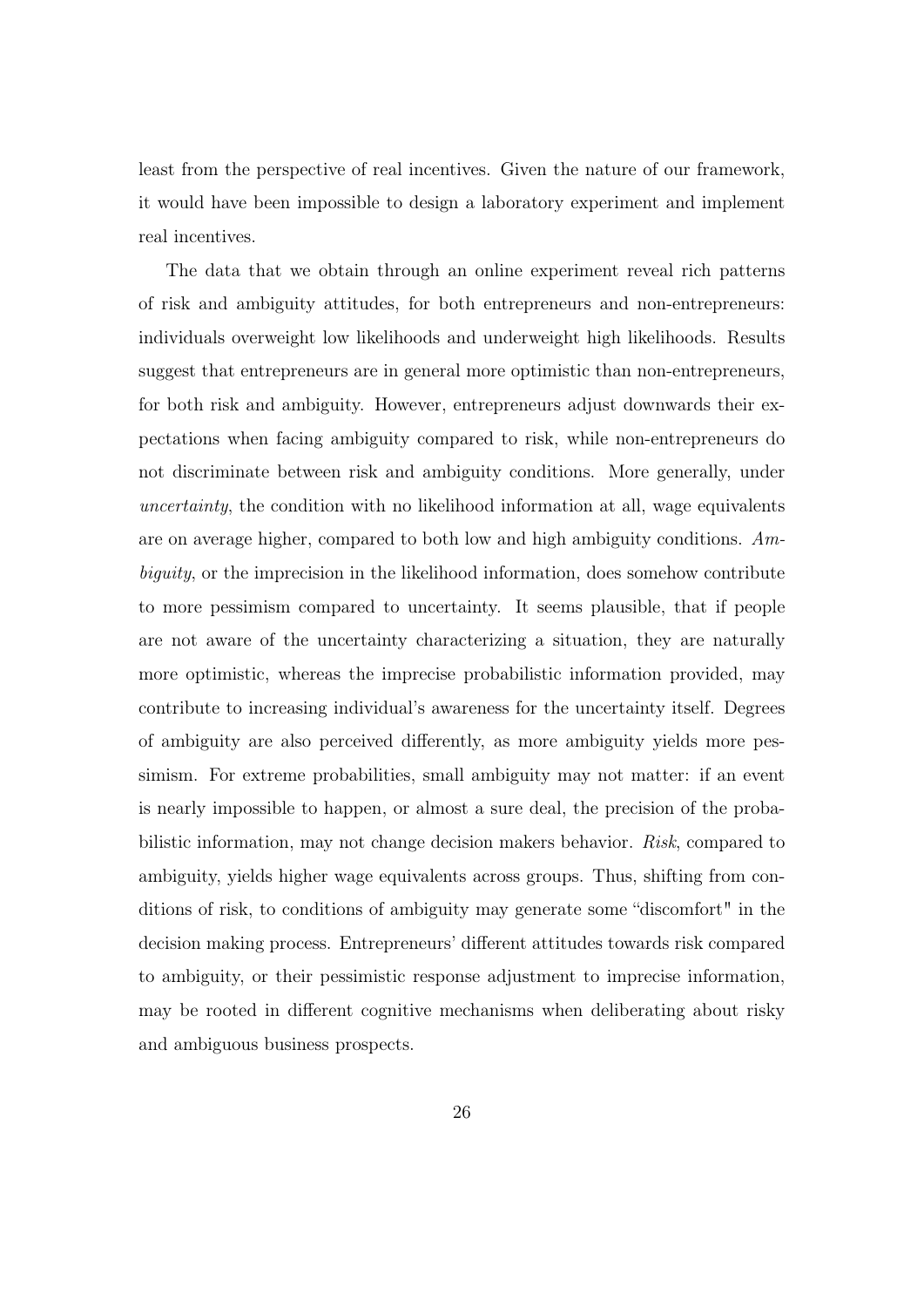Entrepreneurship is an important social phenomenon. In order to design more effective policies and dedicated programs, it becomes relevant to policy makers to understand how entrepreneurial profiles evaluate new business opportunities, which propensities push individuals to engage with new projects, what are entrepreneurs' wage expectations, and how risk and ambiguity impact these decision processes.

Our findings contribute to the ongoing debate on the role of uncertainty in entrepreneurial decision making. Alternative explanations, not addressed in our study, may correlate to our findings, i.e., overconfidence, self-efficacy, locus of control, etc. However, unobservables do not preclude the importance of ambiguity and subjective reactions to it. Further investigations, with more refined designs, can include additional variables, as psychological traits, and expand the focus to the domain of losses and other business decisions.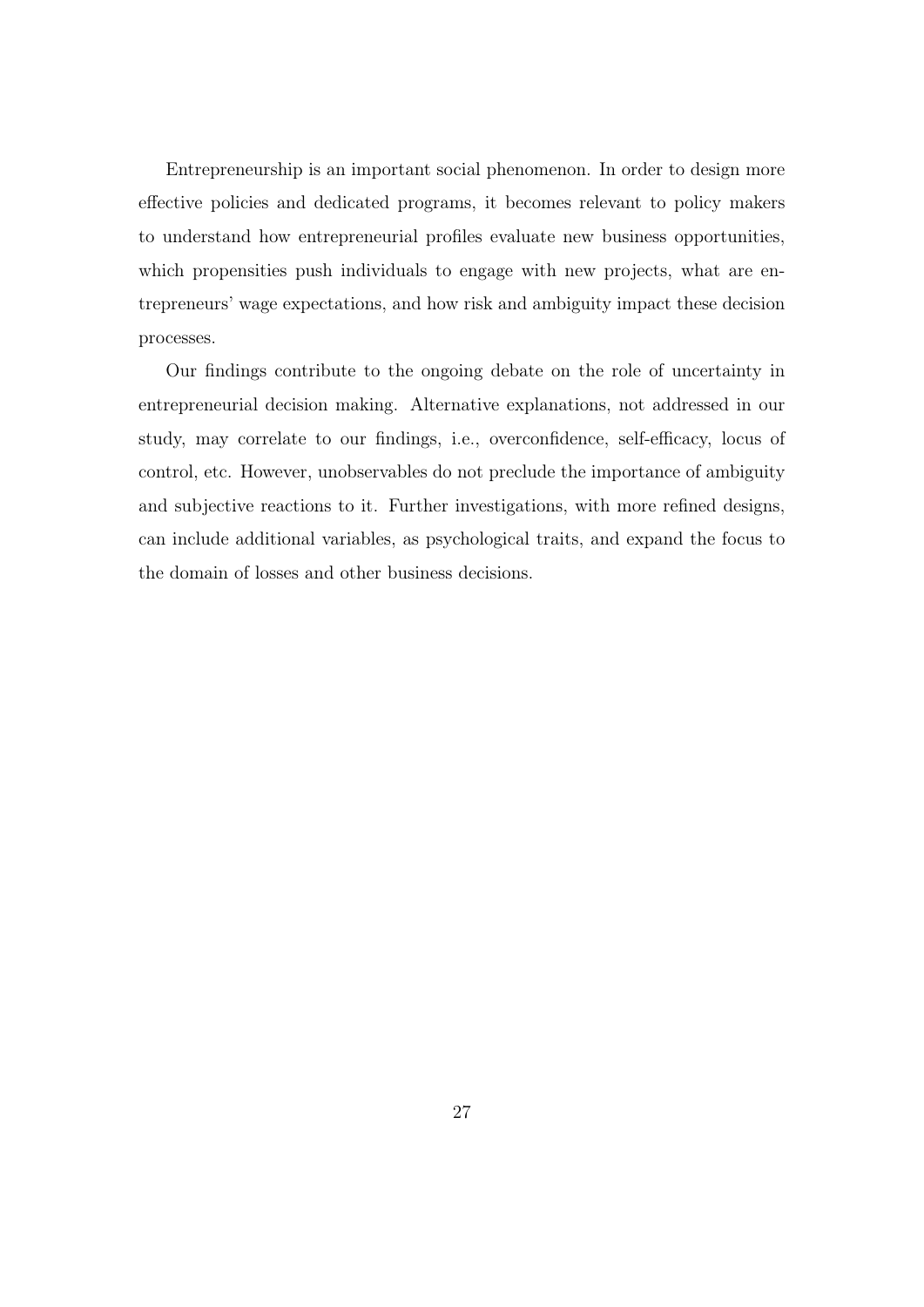# References

- Abdellaoui, M., Baillon, A., Placido, L., and Wakker, P. P. (2011). The rich domain of uncertainty: Source functions and their experimental implementation. The American Economic Review, 101(2):695–723.
- Abdellaoui, M., lâĂŹHaridon, O., and Zank, H. (2010). Separating curvature and elevation: A parametric probability weighting function. Journal of Risk and Uncertainty, 41(1):39–65.
- Bengtsson, O., Sanandaji, T., and Johannesson, M. (2012). Do women have a less entrepreneurial personality? Technical report.
- Budner, S. (1962). Intolerance of ambiguity as a personality variable. Journal of personality.
- Camerer, C. and Weber, M. (1992). Recent developments in modeling preferences: Uncertainty and ambiguity. Journal of risk and uncertainty, 5(4):325–370.
- Curley, S. P. and Yates, J. F. (1985). The center and range of the probability interval as factors affecting ambiguity preferences. Organizational behavior and human decision processes,  $36(2):273-287$ .
- Dollinger, M. J. (1983). Use of budner's intolerance of ambiguity measure for entrepreneurial research. Psychological reports, 53(3):1019–1021.
- Ellsberg, D. (1961). Risk, ambiguity, and the Savage axioms. The Quarterly Journal of Economics, pages 643–669.
- Elston, J. A. and Audretsch, D. B. (2011). Financing the entrepreneurial decision: an empirical approach using experimental data on risk attitudes. Small business economics, 36(2):209–222.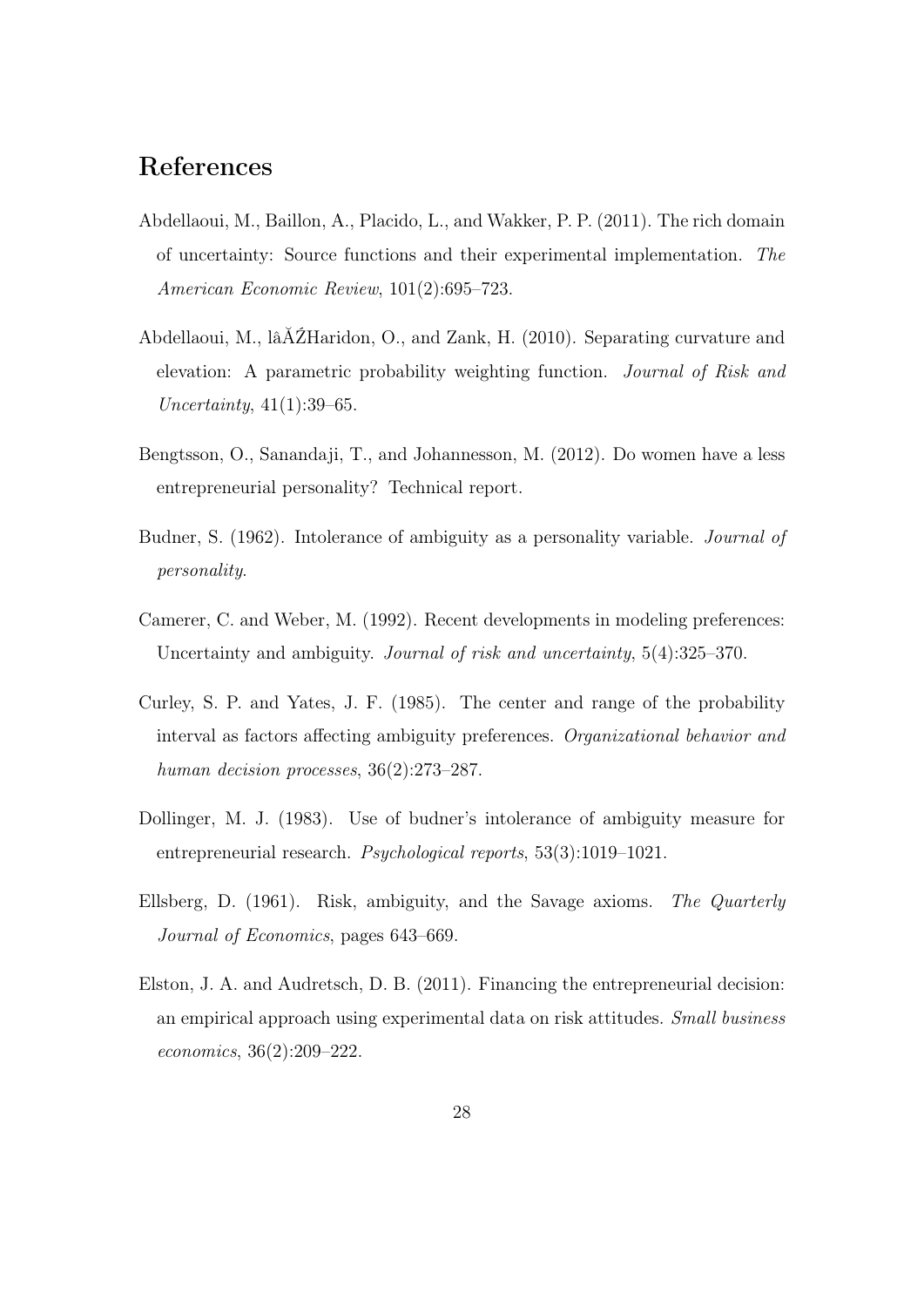- Elston, J. A., Harrison, G. W., and Rutström, E. E. (2005). Characterizing the entrepreneur using field experiments. Max Planck Institute of Economics Working Paper.
- Frenkel-Brunswik, E. (1949). Intolerance of ambiguity as an emotional and perceptual personality variable. Journal of personality, 18(1):108–143.
- Goldstein, W. M. and Einhorn, H. J. (1987). Expression theory and the preference reversal phenomena. Psychological Review, 94(2):236.
- Hamilton, B. H. (2000). Does entrepreneurship pay? an empirical analysis of the returns to self-employment. Journal of Political Economy, 108(3):604–631.
- Hardenbol, S. C. (2012). Selection into entrepreneurship and behavioural attitudes towards situations of non-strategic uncertainty.
- Holm, H. J., Nee, V., and Opper, S. (2010). Entrepreneurs under uncertainty: an economic field experiment. Technical report, Working paper. Center for the Study of Economy and Society Lund.
- Holt, C. A. and Laury, S. K. (2002). Risk aversion and incentive effects. The American Economic Review, 92(5):1644–1655.
- Kahneman, D. and Tversky, A. (1979). Prospect theory: An analysis of decision under risk. *Econometrica: Journal of the Econometric Society*, pages 263–291.
- Kihlstrom, R. E. and Laffont, J.-J. (1979). A general equilibrium entrepreneurial theory of firm formation based on risk aversion. The Journal of Political Economy, pages 719–748.
- Knight, F. (1921). Risk, Uncertainty, and Profit. New York: Kelley and Millman.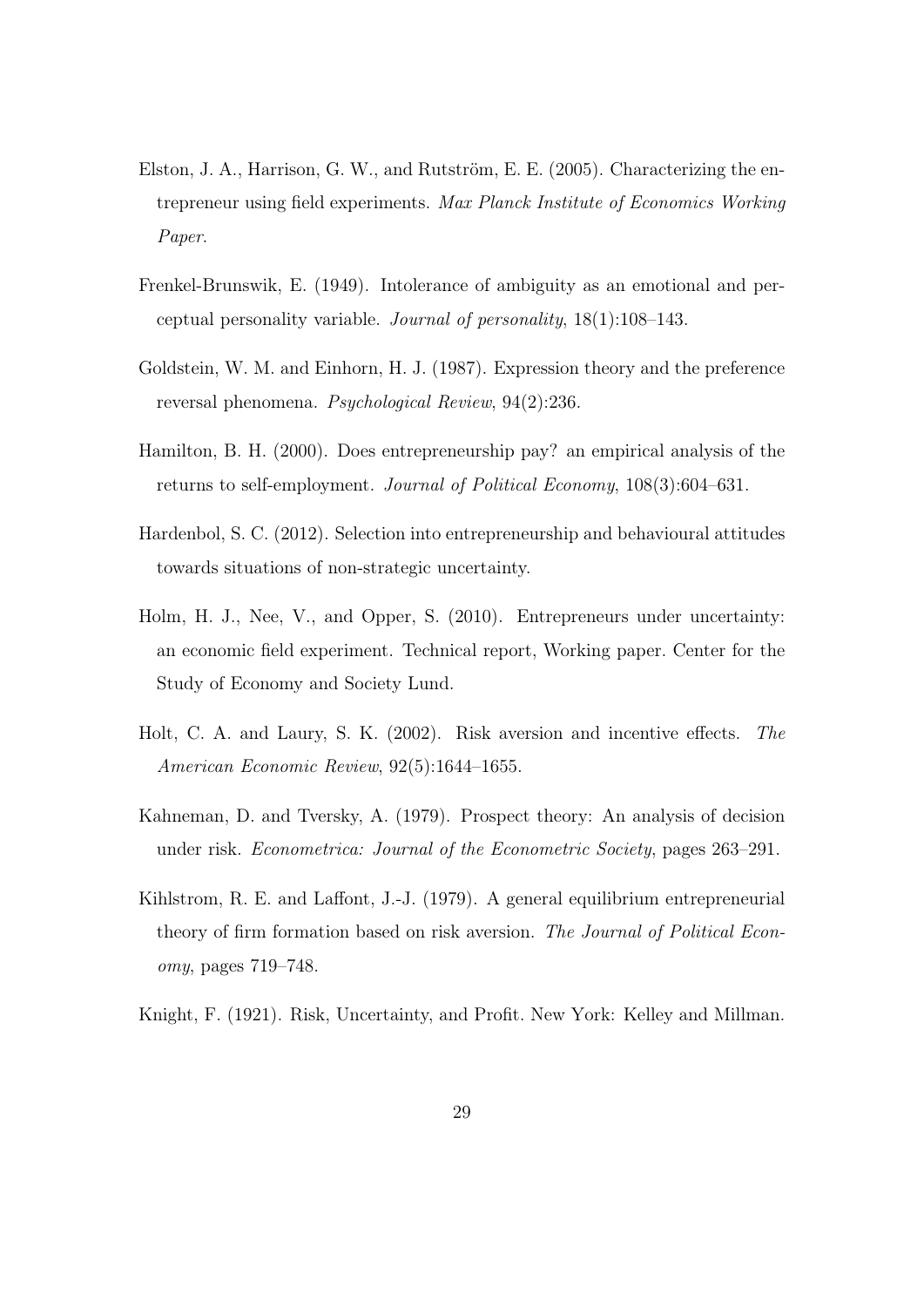- McMullen, J. S. and Shepherd, D. A. (2006). Entrepreneurial action and the role of uncertainty in the theory of the entrepreneur. Academy of Management Review, 31(1):132–152.
- Parker, S. C. (2009). The economics of entrepreneurship. Cambridge University Press.
- Prelec, D. (1998). The probability weighting function. *Econometrica*, pages 497– 527.
- Schere, J. L. (1982). Tolerance of ambiguity as a discriminating variable between entrepreneurs and managers. In Academy of management proceedings, volume 1982, pages 404–408. Academy of Management.
- Shyti, A. (2013). Over-confidence and entrepreneurial choice under ambiguity. HEC Paris Research Paper No. SPE-2013-982.
- Teoh, H. Y. and Foo, S. L. (1997). Moderating effects of tolerance for ambiguity and risktaking propensity on the role conflict-perceived performance relationship: evidence from singaporean entrepreneurs. Journal of business Venturing,  $12(1):67-81.$
- Tversky, A. and Fox, C. R. (1995). Weighing risk and uncertainty. Psychological review, 102(2):269–283.
- Wakker, P. P. (2010). Prospect theory: For risk and ambiguity. Cambridge University Press.
- Wu, B. and Knott, A. M. (2006). Entrepreneurial risk and market entry. Management Science, 52(9):1315–1330.